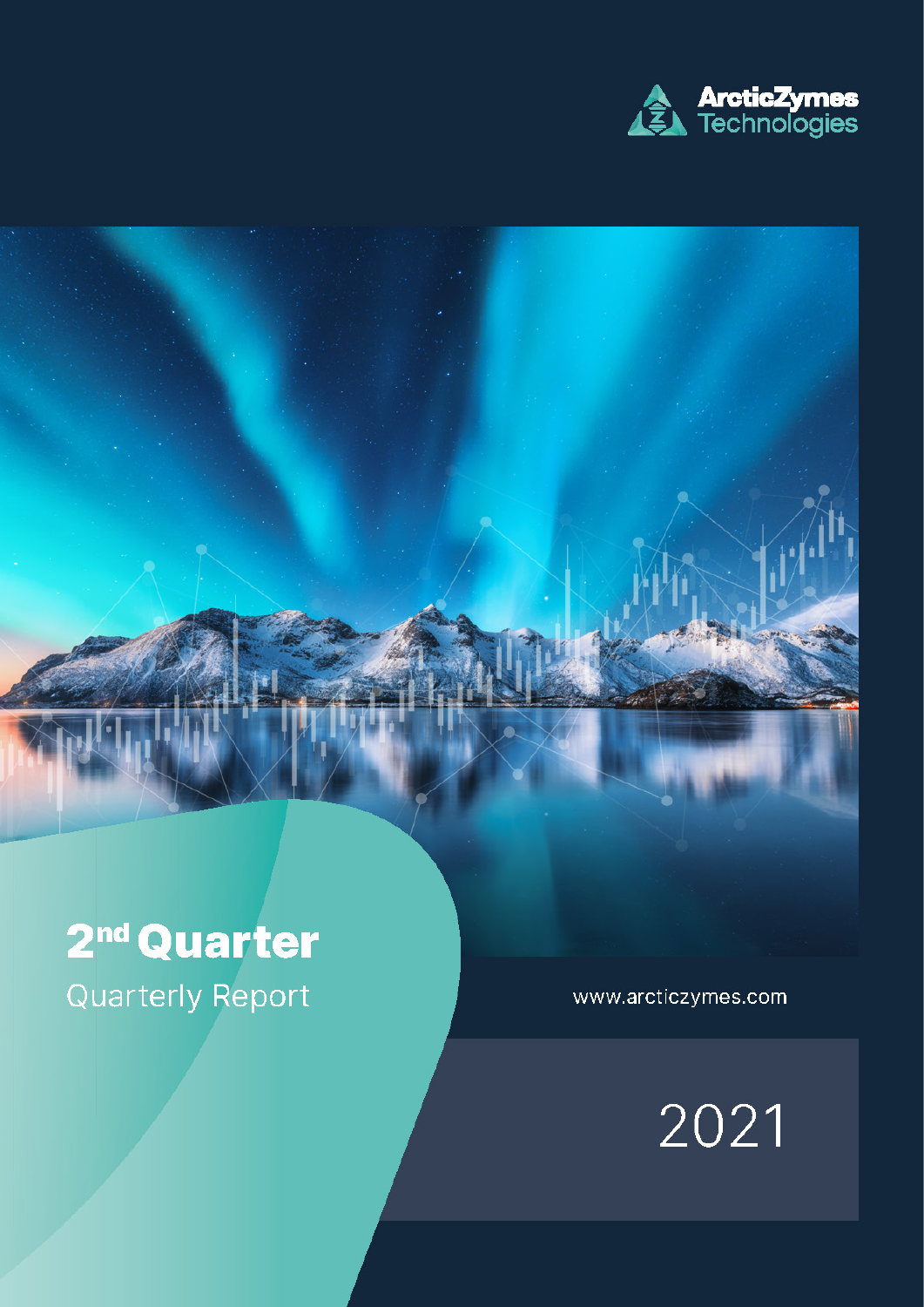

### Highlights for Q2 2021

- ArcticZymes Technologies (AZT) had Q2 sales of NOK 21.4 million a reduction of 36% (Q2 2020: NOK 33.4 million)
- Coronavirus-related sales are estimated at NOK 4.5 million in Q2 2021 (NOK 11.0 million in Q2 2020)
- Gross profit reduced to NOK 21.6 million as a result of lower sales (Q2 2020: NOK 33.0 million)
- AZT generated a positive EBITDA of NOK 6.0 million (Q2 2020: NOK 22.5 million)
- Cash-flow for Q2 was positive NOK 13.6 million (Q2 2020: NOK 20.4 million) giving a cash balance of NOK 177.0 million (Q2 2020: NOK 56.1 million)
- Launched SAN HQ 2.0 at the end of the quarter
- Increased ownership in ArcticZymes AS from 96% to 100% by contribution in kind

### CEO Jethro Holter comments:

*"Second quarter sales performed as expected following a strong Q1 2021. Quarterly volatility is more prominent due to a changing environment relating to the Coronavirus pandemic and associated short-term demands in the supply chain in all market segments ArcticZymes serves.*

*A new milestone was reached for two consecutive quarters, achieving >100 MNOK in sales revenues for the last 12-months on a quarterly rolling basis. We are delighted to achieve this and now focus our efforts on our next milestone, which is to achieve 120 MNOK in annual sales revenues during 2021."*

| <b>NOK 1.000</b>          | Q2 2021  | Q2 2020 | <b>Change</b> | <b>YTD 2021</b> | <b>YTD 2020</b> | Change |
|---------------------------|----------|---------|---------------|-----------------|-----------------|--------|
| <b>Sales</b>              | 21 4 19  | 33 373  | $-36%$        | 61866           | 51848           | $+19%$ |
| <b>Total revenues</b>     | 22 4 1 7 | 33 859  | $-33%$        | 63 4 18         | 53 4 64         | $+19%$ |
| <b>Operating expenses</b> | 16 5 97  | 10 913  | $+52%$        | 31 2 5 3        | 21 5 7 3        | $+45%$ |
| <b>EBITDA</b>             | 5982     | 22 5 36 | $-73%$        | 31787           | 31 5 21         | $+1%$  |
| <b>EBIT</b>               | 5 1 9 0  | 21878   | $-76%$        | 30 370          | 30 200          | 0%     |
| <b>Changes in cash</b>    | 13 644   | 20 447  | $-33%$        | 36 802          | 24 8 21         | $+48%$ |

### Key financial figures:

*Note: all financial figures for 2020 are excluding discontinued operations (Biotec BetaGlucans)*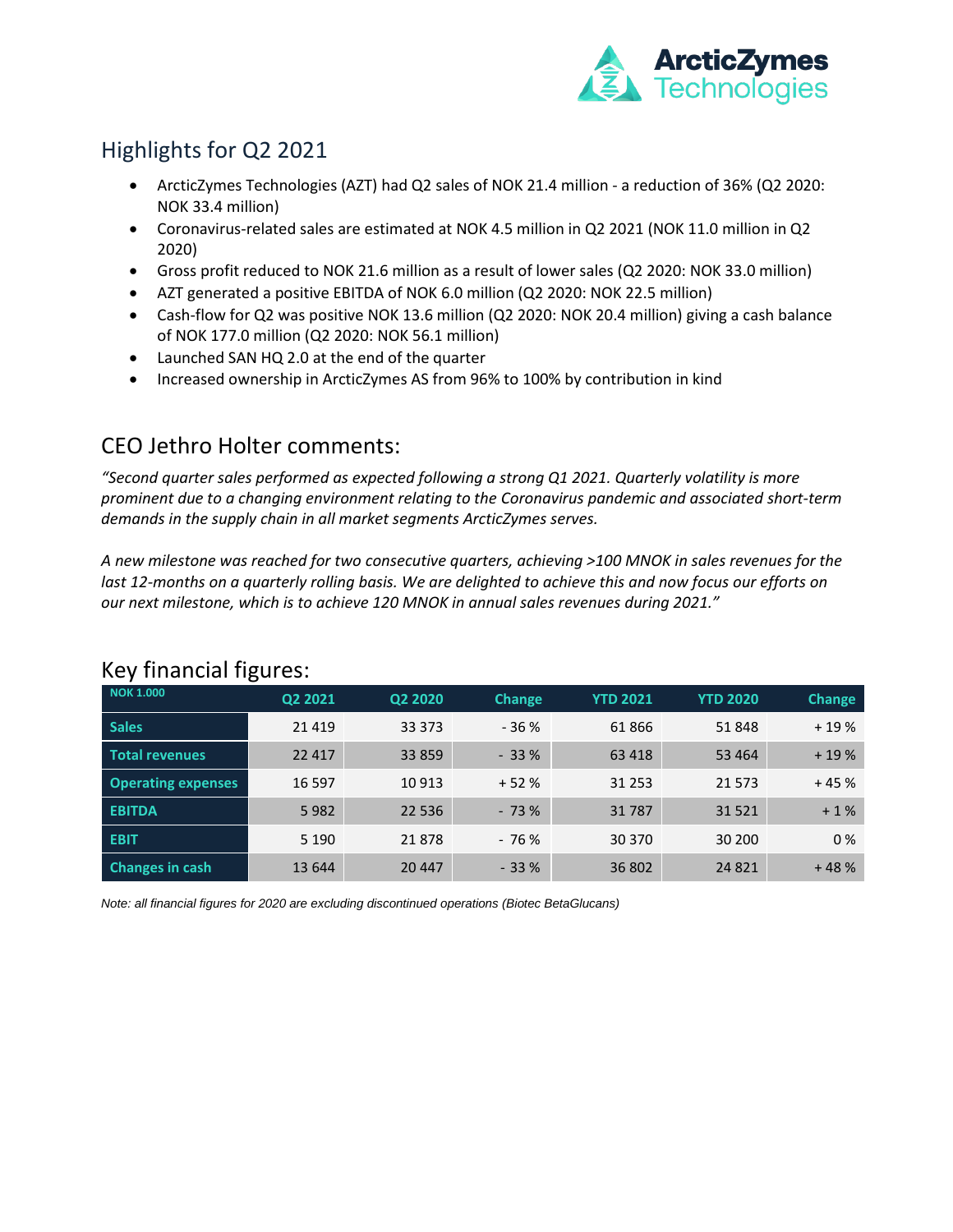

## Introduction

ArcticZymes Technologies ASA, (hereinafter "AZT" or "the Company") is a Norwegian life sciences company with its core business focused on specialised and novel enzymes.

## Operational review

#### **Commercial**

#### **Therapeutics**

The therapeutic segment experienced a slowdown in quarterly sales of the Salt Active Nuclease (SAN) product line. The segments contribution towards Q2 sales was 40%.

Slow sales were due to several of our largest customers prioritising custom manufacturing of third-party Coronavirus vaccines over other development and manufacturing projects. Consequently, gene therapy and vaccine projects using SAN products have temporarily been deprioritised. Such customers have indicated they are working to expand capacity to get back on track with all projects. One of these customers has strategically decided to develop their own Coronavirus vaccine and will evaluate incorporating SAN into its manufacturing process.

Several early opportunities have arisen from new customers interested in utilising SAN in their Coronavirus vaccine development programs. These opportunities extend into new geographical territories such as Russia and provision of vaccines for developing nations. Although vaccination programs are making progress in Western nations, the world is far from vaccinated. Over 14 billion vaccine doses are required to fully vaccination the world´s population<sup>1,2</sup>. This presents new opportunities for AZT to expand its reach to customers in new geographies.

Beyond SAN products, interest is growing in utilising our other enzymes for the isolation and preparation of cells associated with cell therapy applications.

Overall, AZT is supporting 100+ customers in the therapeutics segment through its SAN product line in N. America, Europe and Asia. Furthermore, AZT is leveraging recent opportunities to expand business into new geographical territories.

#### **Molecular Research & Diagnostics (Molecular)**

The combined molecular research and diagnostics segment is served by the whole enzyme portfolio. Following a strong Q1 performance, it was expected to achieve lower sales for Q2. Molecular research and diagnostics contribution towards Q2 sales were 20% and 40%, respectively.

Prior to the pandemic, molecular research sales fluctuated with one dominant quarter per calendar year. The dominant quarter has always been related to a large annual shipment of Shrimp Alkaline Phosphatase (SAP) to AZT´s main customer. For 2021, this large annual shipment is represented in Q1´s strong performance. Therefore, it was anticipated that molecular research sales would be substantially lower and return to pre-pandemic sales levels. Q2´s performance confirms that research sales have been re-established with its existing customers in all regions. Furthermore, new customer opportunities have emerged in the Next Generation Sequencing (NGS) market for its polymerases for use in research and clinical applications.

Molecular diagnostics Q2 sales were expected to be lower than the extraordinary performances achieved during Q1 2021 and Q2 2020. Like last year, AZT´s main customers replenished and overstocked with COD UNG supplies during Q1 2021. Also, several customers have been competing against each other for Coronavirusrelated business in Asia. This has had a shortterm impact in lower demand for COD UNG collectively amongst these customers.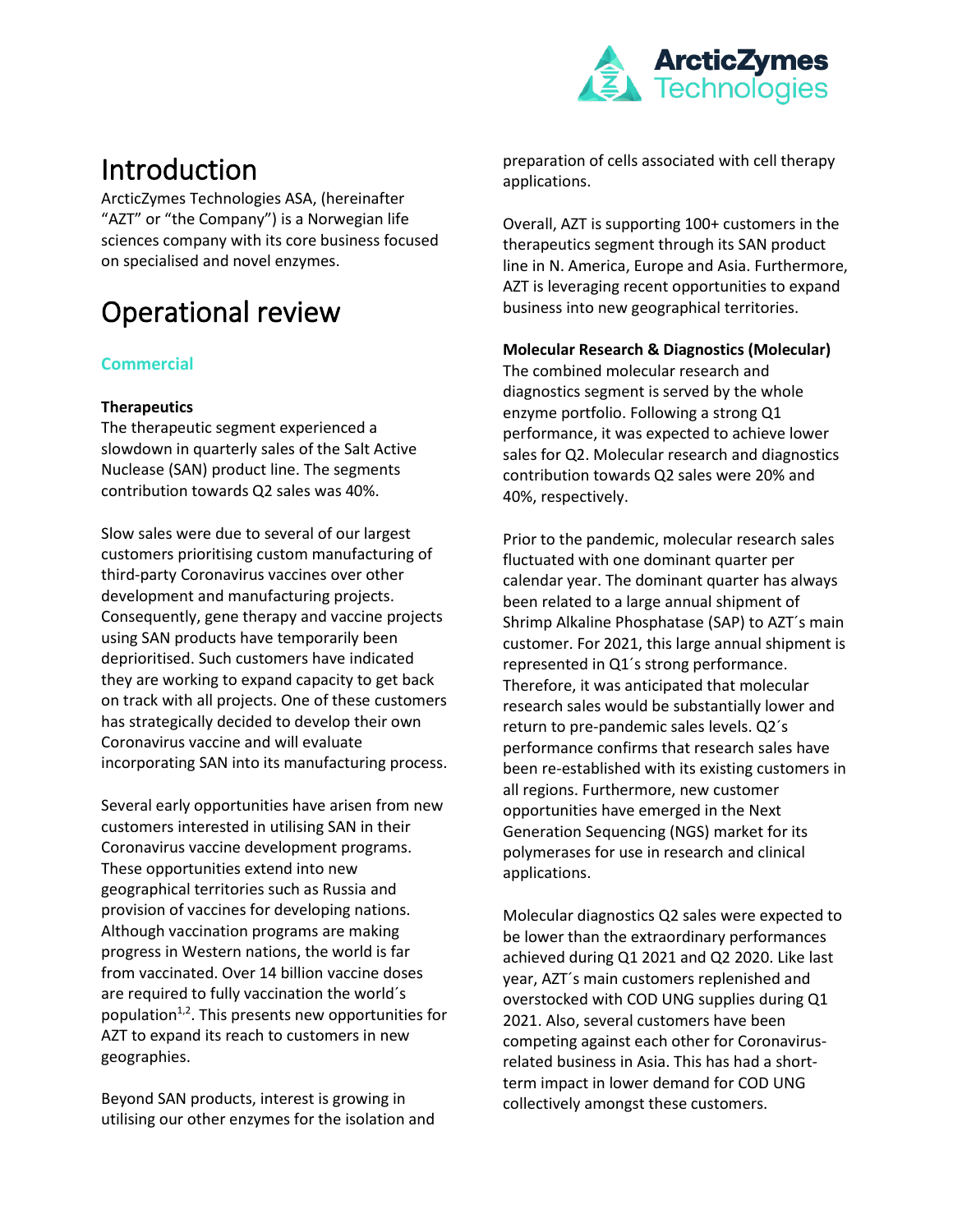

Molecular diagnostic sales in India have ceased while the country struggled with a major Coronavirus outbreak and businesses have been closed for much of 2021 so far. Sales are expected to gradually return during the second half of the year.

The MDx and Research segments are supported by a growing customer base of 200+ customers.

#### **Coronavirus-Related Sales**

Coronavirus-related sales are estimated to account for 21% of total Q2 sales. The majority of sales are recurring business from well-established molecular diagnostic customers. It is anticipated such sales will level off over the next 12 months as the demand for Coronavirus testing subsides. However, vaccine-related sales are expected to increase as companies such as ReiThera commercialise, and more recent opportunities progress with their development programs.

#### **Innovations and operations**

Salt Active Nuclease High Quality 2.0 (SAN HQ 2.0) was launched during Q2 2021. SAN HQ 2.0 represents the second generation of the enzyme. It has been optimised for wider compatibility with downstream processes used in biomanufacturing. In particular, SAN HQ 2.0 offers improved resolution in several chromatographic techniques, thereby simplifying the separation of the nuclease from the target product post-treatment. ArcticZymes anticipates that SAN HQ 2.0 will increase the Company's reach within the viral vector market and provide new opportunities in recombinant protein production. For example, AZT is developing an opportunity with a large international life science company for potential integration of SAN HQ 2.0 into their routine manufacturing processes for all recombinant protein production.

The remainder of the innovation pipeline is progressing with several products anticipated to be ready for launch in 2021. These include M-SAN HQ ELISA kit, Taq DNA Polymerase, Reverse Transcriptase, and other enzymes.

Two of our customers conducted audits of the AZT facilities in Tromsø during Q2. The first was our largest customer and the other was a prominent UK based cell and gene therapy company. The audits are part of a mandatory qualification process customers perform to qualify AZT as a critical component supplier. In both cases, AZT successfully retained its critical supplier status.

#### **Strategic growth initiatives**

A strategic innovation review of the pipeline was conducted.

Efforts are well underway to build a complete offering of molecular research/diagnostic enzymes via organic and inorganic growth initiatives.

However, in the therapeutic segment AZT´s current products and innovation efforts have mainly focused on expanding the SAN product line. Moving forward, AZT will extend innovation activities beyond SAN products. As part of future investments, the Company will integrate into its organic and inorganic growth plan innovative enzymes that support DNA/RNA therapeutics, gene editing technologies, and other cell and gene therapeutic applications. AZT has developed the required cGMP capabilities over the last few years and is well positioned to leverage the greater market opportunity that resides here.

### Corporate

Following the divestment of the Biotec BetaGlucans (BBG) segment last year, execution of the transition is still ongoing and progressing according to plan. The transition process will be completed before the end of 2021 and coincide with AZT´s relocation to its new state-of-the-art production facility.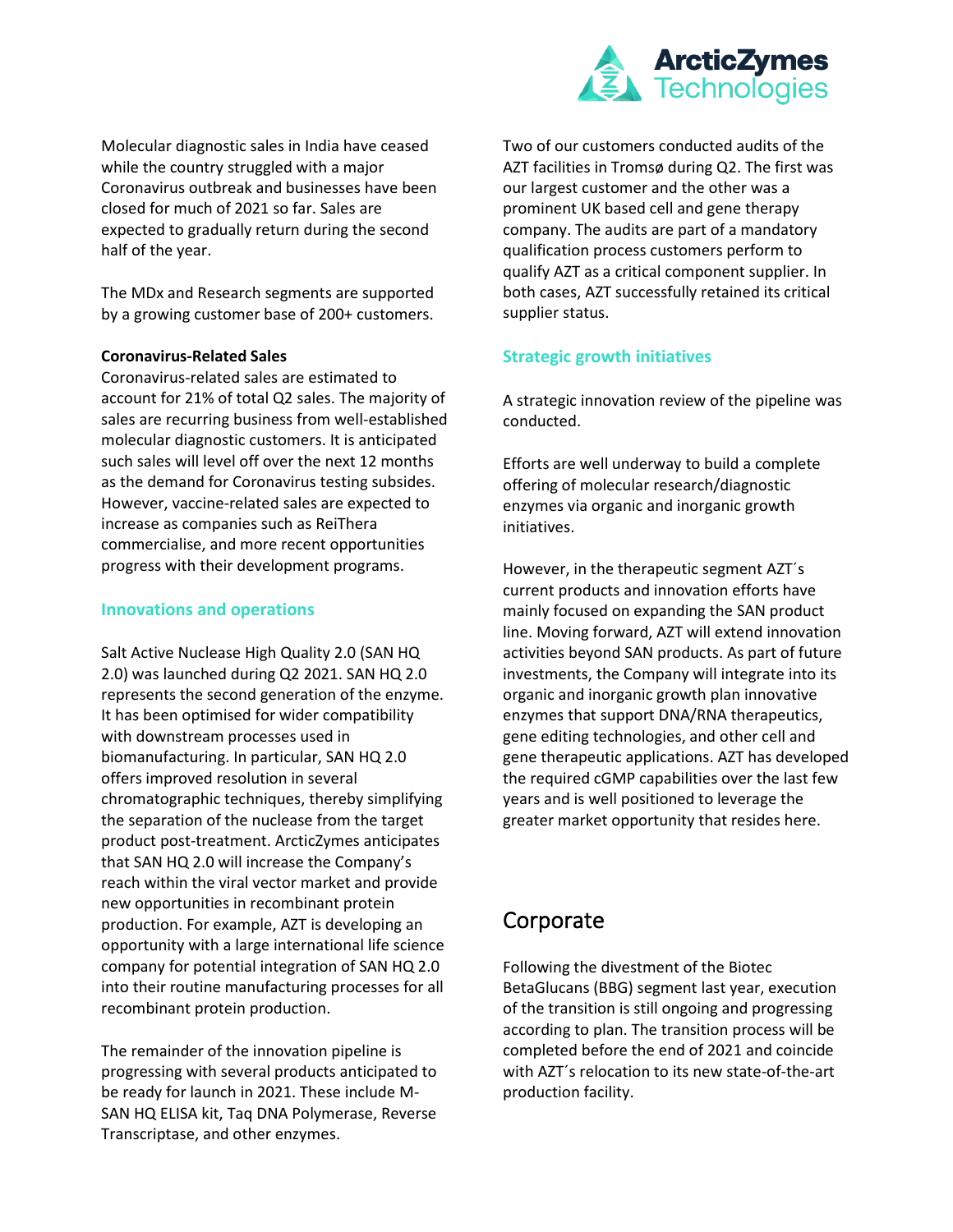

## Financial review

All 2020 figures presented are excluding discontinued operations (Biotec BetaGlucans), unless otherwise stated. This is in alignment with current IFRS rules. Biotec BetaGlucans was divested on 31.12.2020.



Sales & EBITDA

AZT reported sales of NOK 21.4 million (Q2 2020: 33.4 M) for the second quarter of 2021. Earnings before tax, interest, depreciation, and amortisation (EBITDA) were NOK 6.0 million (Q2 2020: 22.5 M) and earnings before interest and tax (EBIT) were NOK 5.2 million (Q2 2020: 21.9 M) in the quarter. Net financial income was a profit of NOK 0.5 million (Q2 2020: -0.6 M).

For the first 6 months of 2021, AZT reported sales of NOK 61.9 million (6m 2020: 51.8 M). Earnings before tax, interest, depreciation, and amortisation (EBITDA) were NOK 31.8 million (6m 2020: 31.5 M) and earnings before interest and tax (EBIT) were NOK 30.4 million (6m 2020:

30.2 M). Net financial income was a profit of NOK 0.3 million (6m 2020: 0.3 M).

Of the NOK 21.4 million in quarterly sales, an estimated NOK 4.5 million (6m 2020: 11.0 M) were Coronavirus-related. For the first 6 months of 2021, an estimated NOK 21.0 million (6m 2020: 14.8 M) were Coronavirus-related sales. These sales will continue to fluctuate from quarter to quarter moving forward.



#### **Estimated Coronavirus related sales**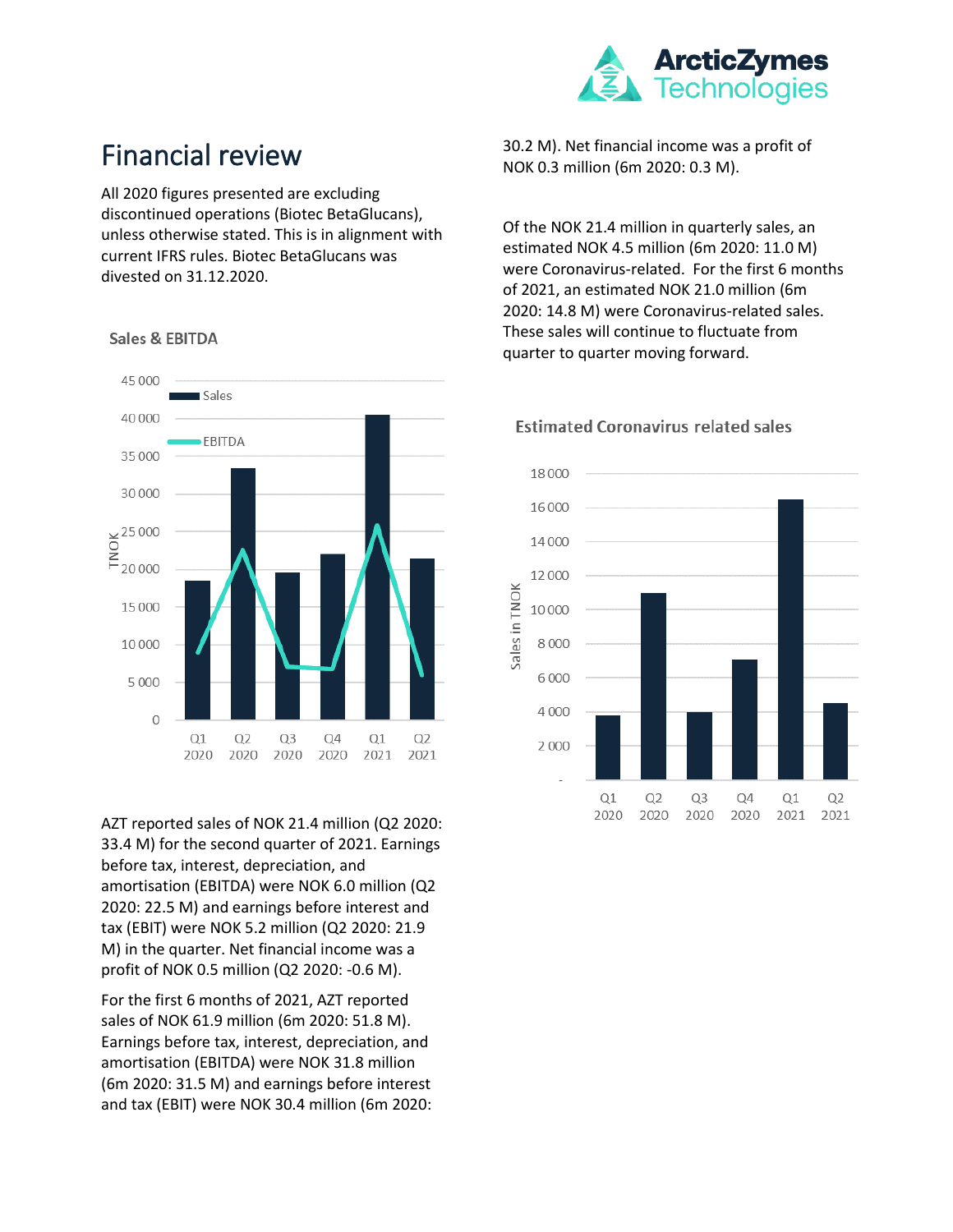

#### Sales per segment



EBITDA for the second quarter is down by NOK 16.5 million from second quarter 2020 explained by lower sales primarily in Coronavirus-related sales in the molecular diagnostics segment. EBITDA is also impacted by NOK 4.2 million in accrued employer's national insurance contribution after "2018 option rights" was earned on 31.05.2021. This accrual will fluctuate moving forward as the share price moves.

#### **Taxes**

Due to the positive development in financial figures, divestment of Biotec BetaGlucans and forecast for the future, the Company recognised profit loss carried forward as a deferred tax asset on the balance sheet per 31.12.2020. For Q2 2021, the Company recognised NOK 1.0 million in tax expense and NOK 6.6 million for the first 6 months, which will be offset against the deferred tax assets.

#### **Discontinued operations**

AZT and Danstar Ferment AG (subsidiary of Lallemand Inc.) signed a share purchase agreement on 14<sup>th</sup> December 2020 for the divestment of Biotec BetaGlucans AS. The transaction was based on an Enterprise value of NOK 70 million plus cash, minus debt, and normalised working capital adjustment on closing of the transaction per  $31<sup>st</sup>$  December 2020.

The transaction adjustments were closed on 31<sup>st</sup> March giving AZT NOK 16.2 million in further cash settlement.

#### **Financial position**

Total equity amounted to NOK 220.1 million at the end of Q2 2021 compared to NOK 86.3 million at the end of Q2 2020.

Total assets were NOK 251.2 million at the end of Q2 2021, up from NOK 105.7 million at the end of Q2 2020.

The Company has no interest-bearing debt.

#### **Cash flow**

Net cash flow from operating activities was NOK 14.9 million in Q2 2021 and NOK 40.5 million in the first 6 months of 2021. This is a reduction of NOK 6.1 million for the quarter and an improvement of 14 million for the first half of the year compared to the same periods in 2020.

The operating cash flow from continued operations reflects a change in working capital of NOK 8.0 million compared to the end of Q1 2021. This is explained by a decrease in receivables by NOK 8.0 million, increase in inventory of NOK 1.8 million and an increase in liabilities of NOK 1.8 million.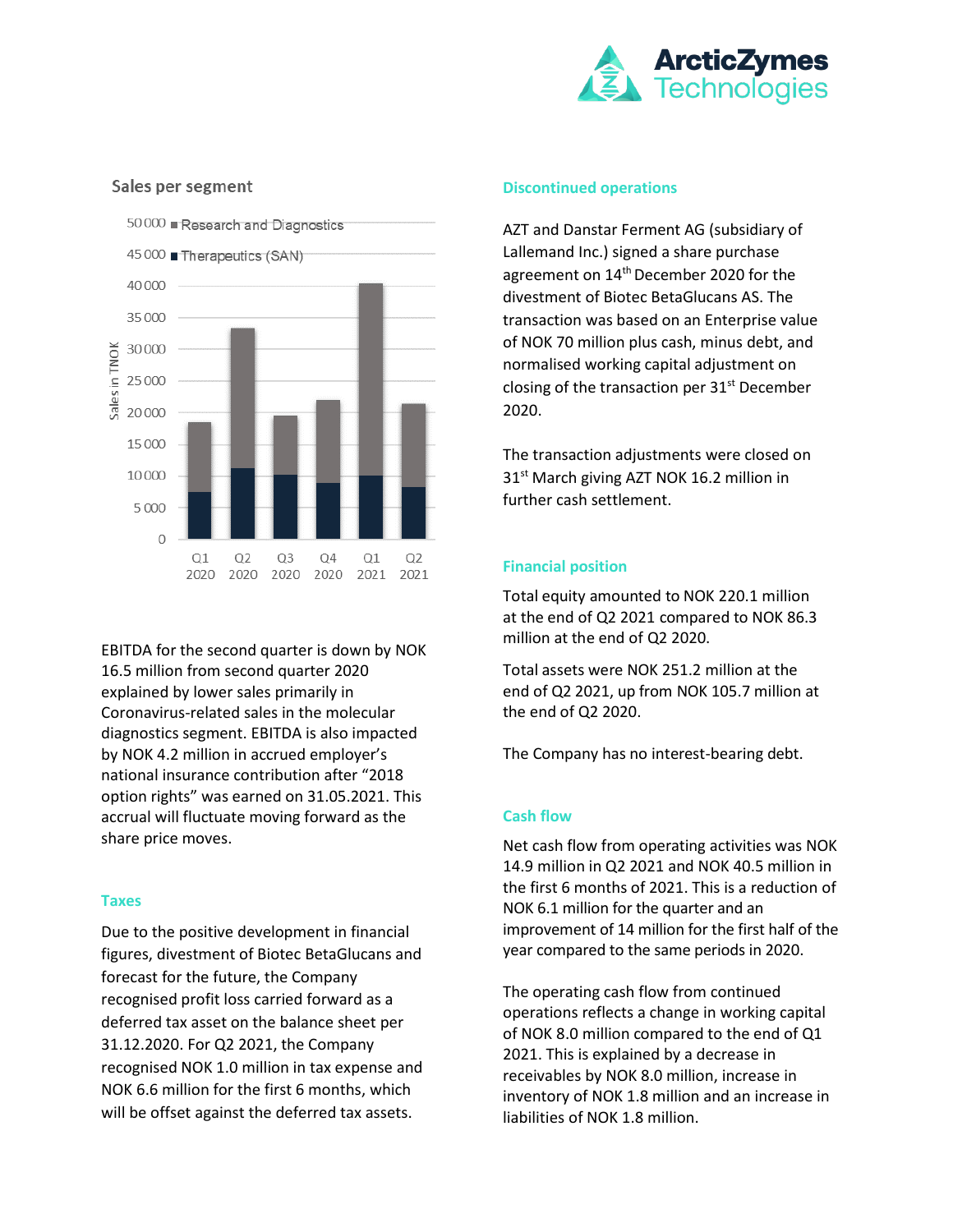



Changes in cash and cash equivalents was NOK 13.6 million in Q2 2021 and NOK 36.8 million in the first 6 months. This generated a cash balance of NOK 177.0 million at the end of Q2 2021, compared to NOK 140.2 million at the end of Q4 2020.

#### **Shareholder matters**

The number of issued shares was increased by 1,836,717 in the quarter, explained by a contribution in kind where 4% ownership in ArcticZymes AS was transferred to the mother company, ArcticZymes Technologies ASA. Total outstanding shares per end Q2 2021 were 50,171,390.

600,000 options were earned and vested in the second quarter. Combined with previously awarded options, a total of 915.000 option are outstanding.

See the annual report for notes 3 and 6 in the Q2 2021 financial statement for further details on option programmes.

## Risk factors

AZT' business is exposed to several risk factors that may affect parts of or all the Company's activities.

The most important risk is the future commercial development.

The Coronavirus pandemic has had a net positive impact on the business in 2020 and first half of 2021 as the Company's products are used in several diagnostic test solutions and potential vaccine candidates. Coronavirus-related sales will depend on global development of the pandemic and test strategies. However, the risks are considered minimal because they will be mitigated and counteracted by sales in other areas of the business now lockdown measures are gradually lifting. This is evident in the molecular research segment where sales have re-established to pre-pandemic sales levels.

Also, see the risk factors which are described in the annual report for 2020 and published on the Company's website www.arcticzymes.com.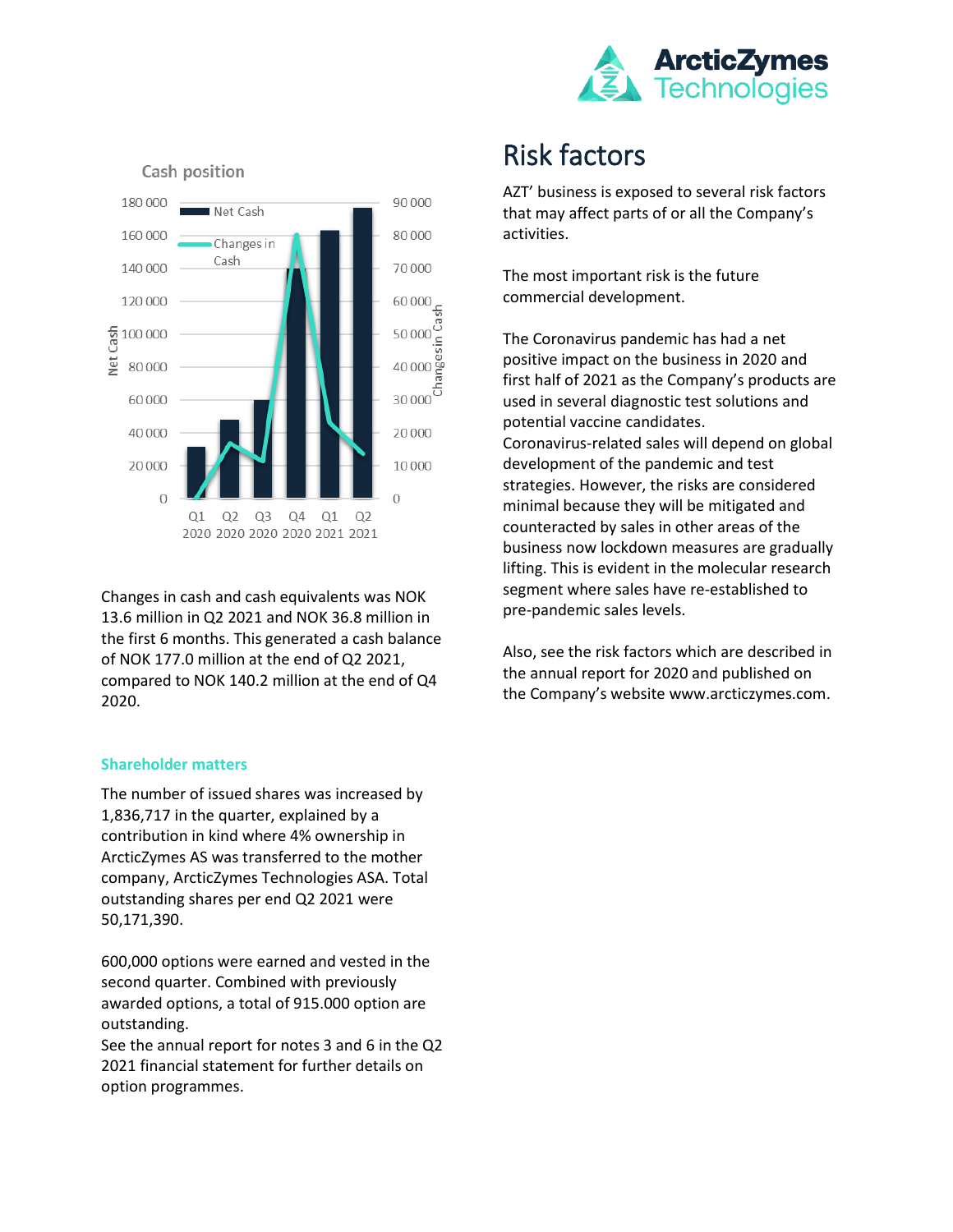

## **Outlook**





The Company last provided financial guidance back in December 2019 with the goal to reach 100 MNOK in annual sales revenues by 2023. The 100 MNOK milestone was achieved in Q1 and Q2 this year based on the last 12-months sales revenues on a quarterly rolling basis (see graph). AZT expects to maintain the last 12-month sales revenues above 100 MNOK on a rolling quarterly basis in future quarters. However, fluctuations will be unavoidable due to market conditions and the Company´s focus towards serving commercial customers. Overall sales revenues are expected to grow by leveraging the inherent momentum within the business. On this basis, AZT´s annual sales revenue goal for 2021 is 120 MNOK.

- 1. [https://pharmaintelligence.informa.com/resources/product](https://pharmaintelligence.informa.com/resources/product-content/the-14-billion-dose-covid-19-manufacturing-challenge)[content/the-14-billion-dose-covid-19-manufacturing-challenge](https://pharmaintelligence.informa.com/resources/product-content/the-14-billion-dose-covid-19-manufacturing-challenge)
- 2. [https://www.businessinsider.com/bill-gates-14-billion-doses-](https://www.businessinsider.com/bill-gates-14-billion-doses-coronavirus-vaccine-may-be-needed-2020-5?r=US&IR=T)[Coronavirus-vaccine-may-be-needed-2020-5?r=US&IR=T](https://www.businessinsider.com/bill-gates-14-billion-doses-coronavirus-vaccine-may-be-needed-2020-5?r=US&IR=T)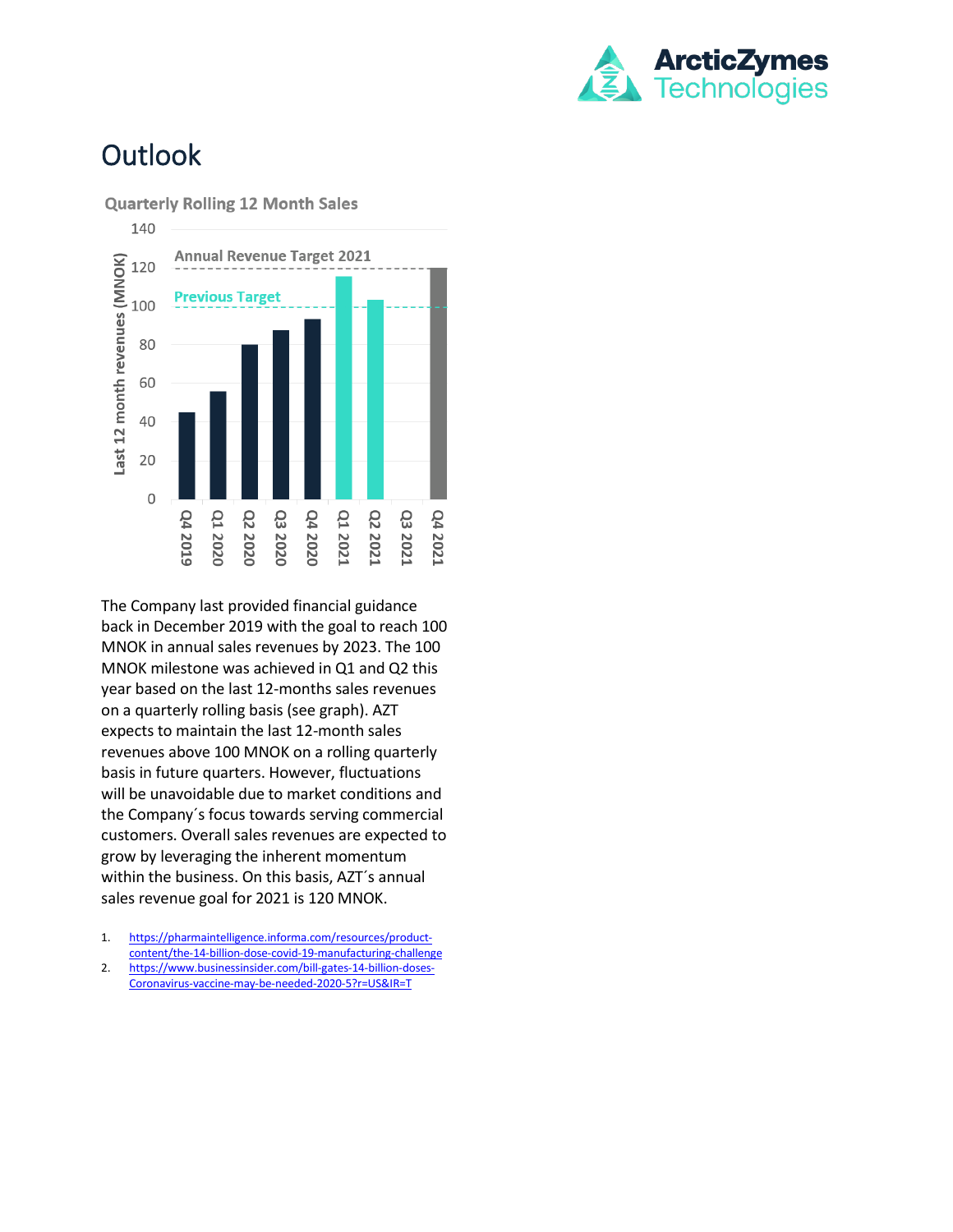### **The interim financial statement 30. June 2021 (Q2)**

#### **CONSOLIDATED STATEMENT OF PROFIT & LOSS**

|          |          |                        | <b>YTD</b>   |
|----------|----------|------------------------|--------------|
| 2021     | 2020     | 2021                   | 2020         |
| 21 4 19  | 33 373   | 61866                  | 51 848       |
| 998      | 486      | 1 552                  | 1616         |
| 22 417   | 33 859   | 63 418                 | 53 4 64      |
| 162      | $-410$   | $-378$                 | $-371$       |
| $-12521$ | $-6772$  | $-22565$               | $-14914$     |
| -4 076   | -4 141   | $-8688$                | -6 659       |
| $-16435$ | $-11323$ | $-31631$               | -21 944      |
| 5982     | 22 536   | 31 787                 | 31 521       |
| $-792$   | $-658$   | $-1417$                | $-1321$      |
| 5 1 9 0  | 21 878   | 30 370                 | 30 200       |
| 535      | $-584$   | 289                    | 296          |
| 5724     | 21 300   | 30 659                 | 30 496       |
| $-1022$  | $\Omega$ | $-6603$                | $\Omega$     |
| 4702     | 21 300   | 24 056                 | 30 496       |
| $\Omega$ | 4 3 9 3  | $\Omega$               | 8936         |
| 4702     | 25 693   | 24 056                 | 39 432       |
| 0,09     | 0.53     | 0,48                   | 0,82<br>0,82 |
|          | 0,10     | Q <sub>2</sub><br>0,53 | 0,49         |

#### **CONSOLIDATED STATEMENT OF FINANCIAL POSITION**

| (Amounts in NOK 1 000)                          | 30.06.2021 | 30.06.2020* | 31.12.2020 |
|-------------------------------------------------|------------|-------------|------------|
| Non-current assets                              |            |             |            |
| Deferred tax                                    | 26 540     | 0           | 33 143     |
| Machinery and equipment                         | 5961       | 4 4 8 8     | 3 0 5 8    |
| Intangible assets                               | 313        | 547         | 420        |
| Lease assets                                    | 17 365     | 13 399      | 10515      |
| Other non-current assets                        | 1          | 78          | 5          |
| <b>Total non-current assets</b>                 | 50 181     | 18512       | 47 141     |
| <b>Current assets</b>                           |            |             |            |
| Inventories                                     | 5819       | 4 4 3 9     | 3889       |
| Account receivables and other receivables       | 18 3 8 2   | 26 660      | 30 705     |
| Cash and cash equivalents                       | 176819     | 56 109      | 140 178    |
| <b>Total current assets</b>                     | 201 021    | 87 208      | 174 771    |
| <b>Total assets</b>                             | 251 201    | 105 720     | 221 912    |
| Assets classifed as "Assets held for sale"      | $\Omega$   | 6961        | $\Omega$   |
| <b>Total assets</b>                             | 251 201    | 112 681     | 221 912    |
|                                                 |            |             |            |
| <b>Equity</b>                                   | 50 171     | 48 335      | 48 335     |
| Share capital<br>Premium paid in capital        | 259 405    | 151 039     | 151 039    |
| Retained earnings                               | $-89461$   | $-115743$   | -4 954     |
| Non-controlling interests                       | 0          | 2694        | 1 909      |
| <b>Total equity</b>                             | 220 115    | 86 324      | 196 330    |
|                                                 |            |             |            |
| Other long-term liabilities                     |            |             |            |
| Lease liabillities                              | 17631      | 13793       | 9595       |
| Total other long-term liabilities               | 17631      | 13793       | 9595       |
|                                                 |            |             |            |
| <b>Current liabilities</b>                      | 13 456     | 12 555      | 15 987     |
| Accounts payable and other current liabilities  |            |             |            |
| <b>Total current liabilities</b>                | 13 456     | 12 555      | 15 987     |
| Liabilities classifed as "Assets held for sale" |            | 9           |            |
| <b>Total labilities</b>                         | 31 086     | 26 357      | 25 5 82    |
| <b>Total equity and liabilities</b>             | 251 201    | 112 681     | 221912     |

*\*30.06.2020 Includes Biotec BetaGlucans AS*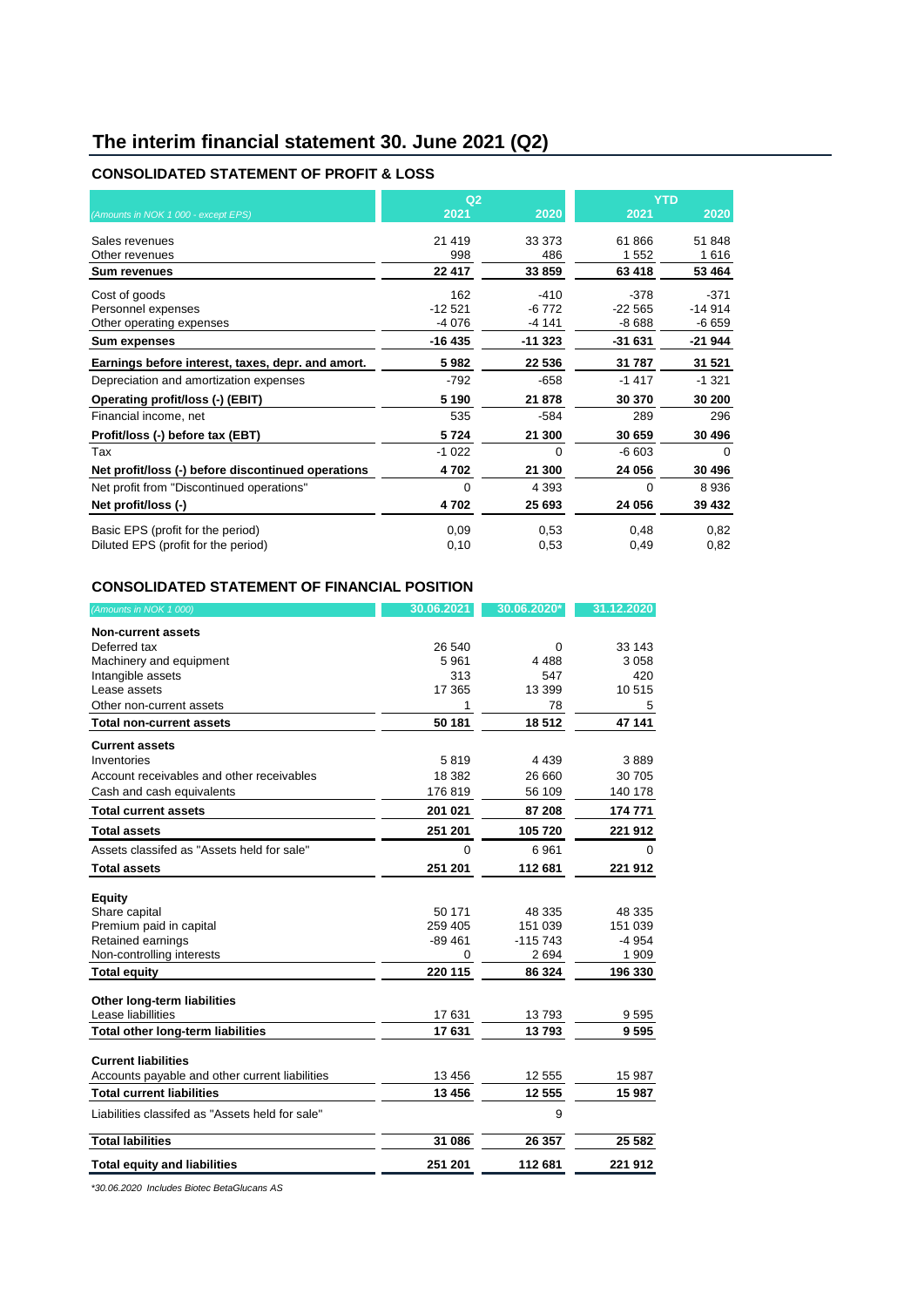#### **CONSOLIDATED CASH FLOW STATEMENT**

|                                                      | Q <sub>2</sub> |          |         | <b>YTD</b> |
|------------------------------------------------------|----------------|----------|---------|------------|
| (Amounts in NOK 1 000)                               | 2021           | 2020     | 2021    | 2020       |
|                                                      |                |          |         |            |
| Cash flow from operating activities:                 |                |          |         |            |
| Profit after tax                                     | 4702           | 25 693   | 24 056  | 39 432     |
| Adjustment:                                          |                |          |         |            |
| Tax                                                  | 1 0 2 2        |          | 6 603   |            |
| Depreciation                                         | 280            | 316      | 458     | 633        |
| <b>Depreciation IFRS</b>                             | 512            | 635      | 959     | 1 2 7 8    |
| Employee stock options                               | 212            | 364      | 424     | 424        |
| Non cash interest expense                            | 159            | 176      | 300     | 354        |
| Changes in working capital                           |                |          |         |            |
| Inventory                                            | $-1802$        | 590      | $-1930$ | 1 2 8 2    |
| Account receivables and other receivables            | 7 9 9 2        | $-1.993$ | 12 316  | $-12049$   |
| Payables and other current liabilities               | 1819           | $-4762$  | $-2694$ | $-4889$    |
| Net cash flow from operating activities              | 14896          | 21 019   | 40 492  | 26 4 66    |
| Purchase of fixed assets                             | $-1166$        | $-53$    | $-3257$ | $-1119$    |
| Invested in intangible assets                        |                |          |         |            |
| Change in long term receivables                      | $-2$           | $-78$    | -4      | $-78$      |
| Net cash flow from investing activities              | $-1168$        | $-131$   | $-3261$ | $-1197$    |
| Cash flow from financing activities:                 |                |          |         |            |
| Interest expense on lease liability                  | $-159$         | $-176$   | $-300$  | $-354$     |
| Prinicpal portion of the lease liabillity            | 75             | $-266$   | $-128$  | $-94$      |
| Net cash flow from financing activities              | -85            | $-442$   | $-429$  | $-448$     |
|                                                      |                |          |         |            |
| Changes in cash and cash equivalents                 | 13 644         | 20 447   | 36 802  | 24 8 21    |
| Cash and cash equivalents at the beginning of period | 163 339        | 35 667   | 140 178 | 31 289     |
| Cash and cash equivalents at end of period           | 176 980        | 56 114   | 176 980 | 56 109     |

*Note: 2020 figures includes cash flow from discontinued operations (Biotec BetaGlucans).*

#### **CONSOLIDATED STATEMENT OF CHANGES IN EQUITY**

|                                                | Q <sub>2</sub> |               | <b>YTD</b>    |               |
|------------------------------------------------|----------------|---------------|---------------|---------------|
| (Amounts in NOK 1 000)                         | 2021           | 2020*         | 2021          | 2020*         |
| Equity at the beginning of period              | 215 897        | 60 271        | 196 330       | 46 476        |
| Share capital                                  | 1837           |               | 1837          |               |
| Premium paid in capital                        | 108 366        |               | 108 366       |               |
| Retained earnings                              | $-110203$      |               | $-110203$     |               |
| Shared based compensation<br>Retained earnings | 212<br>4 702   | 364<br>24 763 | 424<br>22 953 | 424<br>38 075 |
| Transaction cost                               | $-696$         |               | $-696$        |               |
| Changes in non-controlling interests           |                | 925           | 1 1 0 3       | 1 3 5 7       |
| Equity at the end of period                    | 220 115        | 86 324        | 220 115       | 86 3 24       |

*\* 30.06.2020 Includes Biotec BetaGlucans AS*

#### **Notes to the interim accounts for 30. June 2021 (Q2)**

#### **Note 1 - Basis of preparation of financial statements**

The assumptions applied in the financial statements for 2021 that may affect the use of accouting principles, book values of assets and liabilities, revenues and expenses are similar to the assumtions found/used in the financial statement for 2020.

These financial statements are the unaudited interim consolidated financial statements (hereafter "the Interim Financial Statements") of ArcticZymes Technologies ASA and its subsidiaries (hereafter "the Group") for the period ended 30. June 2021. The Interim Financial Statements are prepared in accordance with the International Accounting Standard 34 (IAS 34). These Interim Financial Statements should be read in conjunction with the Consolidated Financial Statements for the year, ended 31. December 2020 (hereafter "the Annual Financial Statements"), as they provide an update of previously reported information.

The quarterly reports require management to make judgments, estimates and assumptions that affect the application of accounting policies and the reported amounts of assets and liabilities, income and expenses.

Income tax expense or benefit is recognized based upon the best estimate of the weighted average income tax rate expected for the full financial year.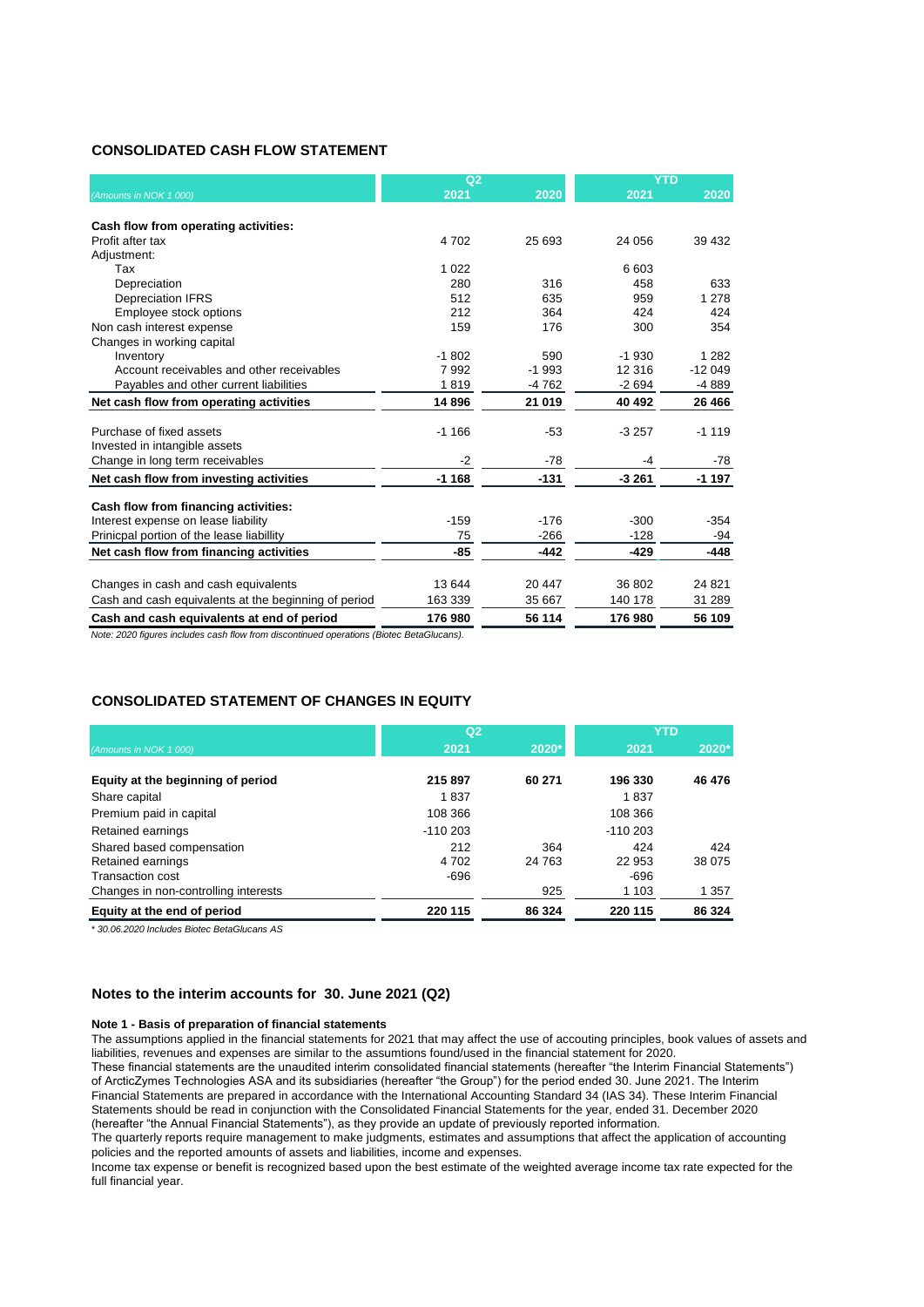#### **Note 2 - Analysis of operating revenue and -expenses, segment information and discontinued operations**

Services provided by the parent company are expensed at segment according to agreements with actual subsidiary. Corporate overhead costs remain unallocated. Biotec BetaGlucans was divested on 31.12.2020. This segment note includes financial effect of BBG up and until closing of the transaction on 31.12.2020.

The operating segments in these statements are consistent with the internal reporting provided to the chief operating decision maker. The operating decision maker, who is responsible for allocating resources and for assessing performance of the business segments, has been identified as the Board of Directors. An operating segment is engaged in providing products or services that are subject to risks and returns that are different from other operating segments.

The Group had divided its business into two operating segments; enzymes and beta-glucans (divested 31.12.2020). The segment enzymes consists of sales revenues and operating expenses associated with the subsidiary ArcticZymes AS, while the segment beta-glucans is related to revenues and operating expenses of the subsidiary Biotec BetaGlucans AS. The parent company provides a range of administrative services to the subsidiaries. Invoicing is based on service agreements. Overhead cost within the parent company remains unallocated.

The Group recognise revenues according to IFRS 15 when it transfers control over a good or service to a customer. Control is transferred to the customer according to the agreed delivery terms for each order. Delivery terms are based on Incoterms 2020 issued by International Chamber of Commerce, and the main term for the Company is FCA, where the customer arranges and pays for the main carriage. Control is transferred when the goods are collected by the carrier engaged by the customer. The goods are normally sold with standard warranties where the goods comply with agreed-upon specifications. AZT does not have any other significant obligations for returns or refunds. Freight services are included in sale of goods. ArcticZymes sales revenues are enzymes for use in molecular research, In Vitro Diagnostics and therapeutics. Biotec BetaGlucans

has products used for consumer- and animal health and within wound care.

Most of the goods are delivered to USA and Europe. Alle goods are invoiced when the Group transfers control of the goods to a customer, normaly when they leave the warehouse. The maturity of the invoices range from 30 to 90 days, depending on customer. Most of the revenues are from quotes or non binding supply agreements where the price has been agreed upon in advance. Other operating income are government tax grants and research grants.

|                                                | Q2       |          |          | <b>YTD</b> |
|------------------------------------------------|----------|----------|----------|------------|
| (Amounts in NOK 1 000)                         | 2021     | 2020     | 2021     | 2020       |
| Sales revenue:                                 |          |          |          |            |
| Beta-Glucans (discontinued operations)         |          | 10 947   |          | 26 745     |
| Enzymes                                        | 21 4 19  | 33 373   | 61866    | 51 848     |
| Group operating sales revenues                 | 21 4 19  | 44 320   | 61866    | 78 593     |
| Gross profit                                   |          |          |          |            |
| Beta-Glucans (discontinued operations)         |          | 7 0 4 7  |          | 14701      |
| Enzymes                                        | 21 581   | 32 963   | 61 488   | 51 478     |
| Group gross profit                             | 21 581   | 40 010   | 61 488   | 66 179     |
| Other revenues                                 |          |          |          |            |
| Beta-Glucans (discontinued operations)         |          | 66       |          | 213        |
| Enzymes                                        | 568      | 486      | 1 1 2 3  | 1616       |
| Unallocated corporate expenses                 | 429      | $-1596$  | 429      | $-2581$    |
| Group other revenues                           | 998      | $-1044$  | 1 5 5 2  | $-752$     |
| Operating expenses:                            |          |          |          |            |
| Beta-Glucans (discontinued operations)         |          | $-2938$  |          | $-6457$    |
| Enzymes                                        | $-10774$ | $-8810$  | $-22663$ | $-17992$   |
| Unallocated corporate expenses                 | $-5823$  | $-1596$  | $-8589$  | $-2581$    |
| <b>Group operating expenses</b>                | $-16597$ | $-13345$ | $-31253$ | -27 030    |
| Operating profit/loss (-) (EBITDA)             |          |          |          |            |
| Beta-Glucans (discontinued operations)         |          | 4 1 7 5  |          | 8458       |
| Enzymes                                        | 11 375   | 24 639   | 39 947   | 35 101     |
| Unallocated corporate expenses                 | $-5.394$ | $-1596$  | $-8,160$ | $-2.581$   |
| Operating profit/loss (-) (EBITDA)             | 5982     | 27 218   | 31 787   | 40 978     |
| Depreciation and amortization:                 |          |          |          |            |
| Beta-Glucans (discontinued operations)         |          | $-346$   |          | $-707$     |
| Enzymes                                        | $-279$   | $-540$   | $-457$   | $-1082$    |
| Unallocated corporate expenses                 | $-513$   | $-65$    | $-960$   | $-122$     |
| Group depreciation and amortization            | $-792$   | $-951$   | $-1417$  | $-1911$    |
| Profit/loss (-) before interest and tax (EBIT) |          |          |          |            |
| Beta-Glucans (discontinued operations)         |          | 3828     |          | 7750       |
| Enzymes                                        | 11 096   | 24 098   | 39 4 91  | 34 019     |
| Unallocated corpoate expenses                  | $-5907$  | $-1662$  | $-9120$  | $-2703$    |
| Profit/loss (-) before interest and tax (EBIT) | 5 1 9 0  | 26 26 6  | 30 370   | 39 067     |
|                                                |          |          |          |            |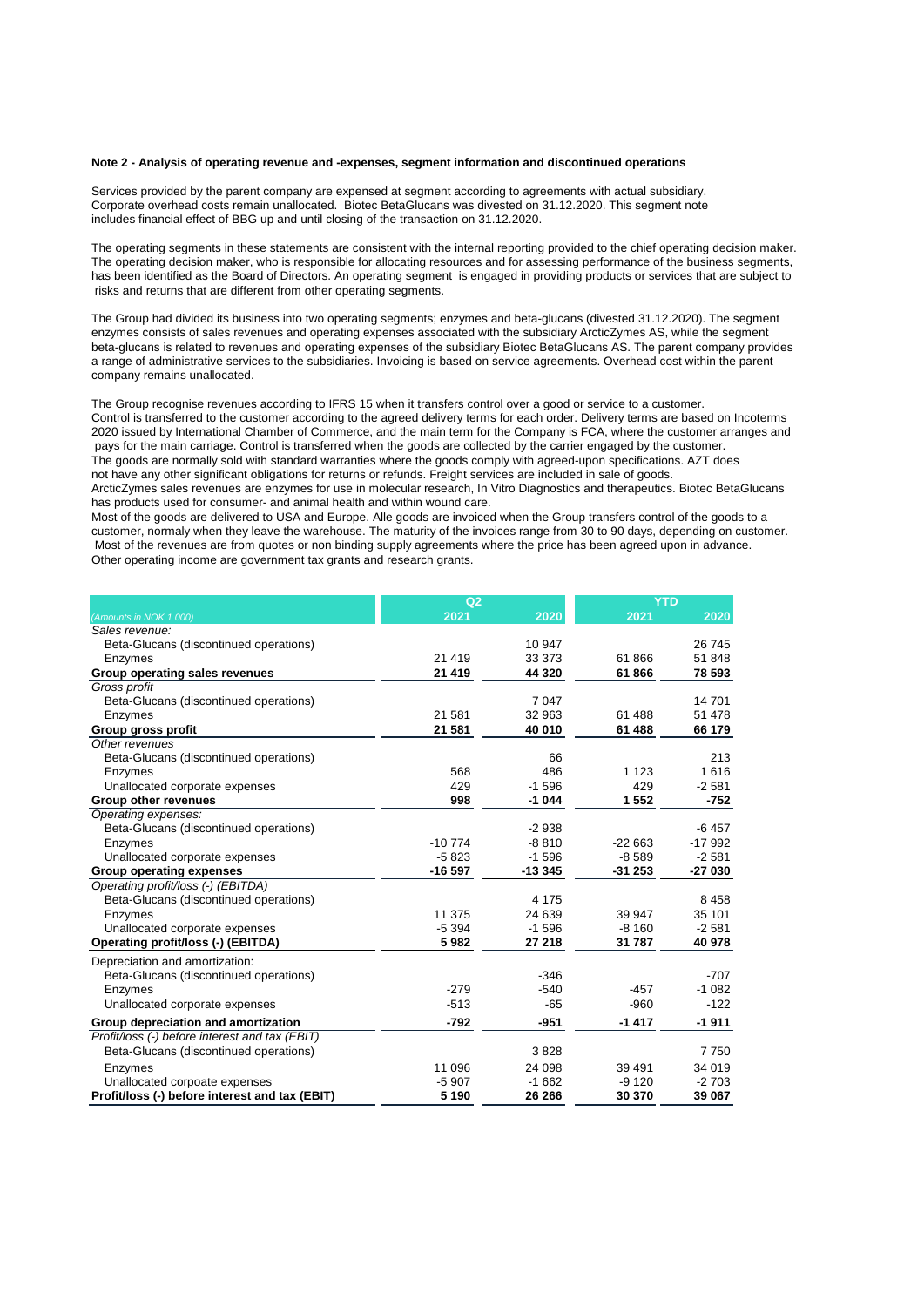#### **Note 3 Share options**

Per 30.06.2021, there were 915,000 outstanding options options in the Group. The fair value of the historic services received from the associates in return for the options granted is recognized as an expense in the consolidated profit and loss statement. Total expense for the options are accrued over the vesting period based on the fair value of the options granted, excluding impact of any vesting conditions that are not reflected in the market. Criteria's not reflected in the market, affect the assumptions about a the number of options expected to be exercised. It recognizes the importance of the revision of original estimates in the consolidated profit and loss statement with a corresponding adjustment in equity.

The net value of proceeds received less directly attributable transaction expenses are credited to the share capital (nominal value) and the share premium reserve when the options are exercised.

|                                  | 2021                      |                                   | 2020                         |                                      |
|----------------------------------|---------------------------|-----------------------------------|------------------------------|--------------------------------------|
|                                  | Average<br>exercise price | <b>Number of</b><br>share options | Average<br>exercise<br>price | Number of<br>share<br><b>options</b> |
| As of 01.01.                     | 10.19                     | 315 000                           |                              | $\Omega$                             |
| Granted & earned during the year | 8.00                      | 600 000                           | 10.19                        | 315 000                              |
| Expired during the year          |                           | 0                                 |                              |                                      |
| Outstanding at 30. June          | 8.75                      | 915 000                           | 10.19                        | 315 000                              |

CEO J. Holter, CFO B. Sørvoll and R.Engstad (former emplyee) has been given the right to receive 200 000 options each with the following assumptions:

| <b>Awarded options</b> | <b>Option strike price</b> | <b>Options earned at</b><br>share |
|------------------------|----------------------------|-----------------------------------|
| 40 000                 | NOK 8.00 per share         | NOK 11.00 per share               |
| 40 000                 | NOK 8.00 per share         | NOK 14.00 per share               |
| 40 000                 | NOK 8.00 per share         | NOK 17.00 per share               |
| 40 000                 | NOK 8.00 per share         | NOK 20.00 per share               |
| 40 000                 | NOK 8.00 per share         | NOK 23.00 per share               |

The vesting period is 2,5 years (31.12.2018-31.05.2021), with an additional 1,5 year declaration period (until 31.12.2022). All the granted options were earned and vested on 31 May 2021 as the share price was NOK 87,95 per share end May 2021

Expiry date, exercise price, and outstanding options:

|                                 |                | 2021                           | 2020    |
|---------------------------------|----------------|--------------------------------|---------|
|                                 | <b>Average</b> |                                |         |
| <b>Expiry date</b>              | exercise price | <b>Number of share options</b> |         |
|                                 |                |                                |         |
| 2022, 31 December               | 8.00           | 600 000                        | 0       |
| 2025, 14 May                    | 10.19          | 315 000                        | 315 000 |
| Outstanding at 30. June         |                | 315 000                        | 315 000 |
| Exercisable options at 30. June |                | 600 000                        | 0       |

The fair value of employee rights to receive options are calculated according to the Black-Scholes method with barrier options. The most important parameters are share price at grant date ( NOK 3,52 per share), risk free rate (1,49%), expected term of 5 years, expected dividend yield (0%), strike (NOK 8,00 per share) and volatility last 5 years (55,25%).

The fair value of the boards options are calculated according to the Black-Scholes method. The most important parameters are share price at grant date (NOK 22.80 per share) , risk free rate (1,49%), expected term of 5 years, expected dividend yield (0%), strike (NOK 10,19 per share) and volatility last 5 years (59,02%).

The fair value is expensed over the vesting period. The Company has no obligations, legal nor implied, to repurchase or settle the options in cash unless general assembly declines to renew its authorization to issue new shares.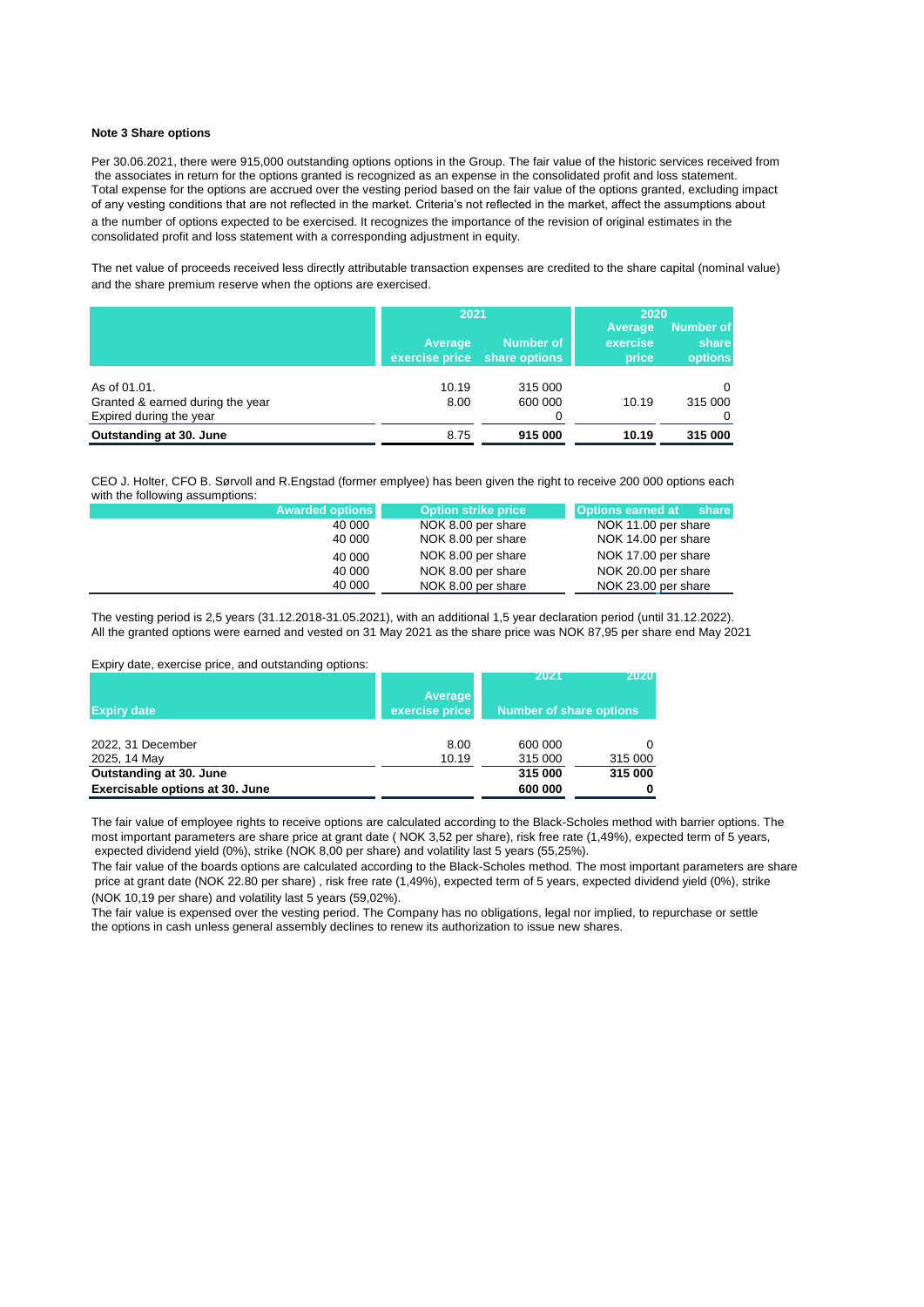#### **Note 4 Fixed assets**

| Machinery & equipment            | Q <sub>2</sub> |        | YTD     |         |
|----------------------------------|----------------|--------|---------|---------|
| (Amounts in NOK 1 000)           | 2021           | 2020*  | 2021    | 2020*   |
| Net book value (opening balance) | 5014           | 4688   | 3 0 5 8 | 3875    |
| Net investment                   | 1 1 6 6        | 53     | 3 2 5 7 | 1 1 1 9 |
| Depreciation and amortization    | $-218$         | $-253$ | $-354$  | $-506$  |
| Net book value (ending balance)  | 5961           | 4488   | 5961    | 4488    |

*\* 30.06.2020 Includes Biotec BetaGlucans AS*

| Intangible asset                 | Q <sub>2</sub> |       |        | <b>YTD</b> |
|----------------------------------|----------------|-------|--------|------------|
| (Amounts in NOK 1 000)           | 2021           | 2020* | 2021   | 2020*      |
| Net book value (opening balance) | 377            | 6745  | 420    | 6808       |
| Net investment                   |                |       |        | $\Omega$   |
| Depreciation and amortization    | -63            | -63   | $-107$ | -126       |
| Net book value (ending balance)  | 313            | 6 681 | 313    | 6681       |
|                                  |                |       |        |            |

*\* 30.06.2020 Includes Biotec BetaGlucans AS*

| Lease assets                       | Q2     |        |        | YTD     |
|------------------------------------|--------|--------|--------|---------|
| (Amounts in NOK 1 000)             | 2021   | 2020*  | 2021   | $2020*$ |
| Net book value (opening balance)   | 10 271 | 14 118 | 10515  | 14 470  |
| New premesis SIVA                  | 7606   |        | 7606   |         |
| Net present value adjustment 01.01 |        | $-85$  | 203    | 208     |
| Depreciation                       | $-512$ | $-635$ | $-959$ | $-1278$ |
| Net book value (ending balance)    | 17 365 | 13 399 | 17 365 | 13 399  |

*\* 30.06.2020 Includes Biotec BetaGlucans AS*

#### **Intangible assets (Research and development, patents and licenses):**

Research expenses are expensed when incurred. Development of products are capitalized as intangible assets when:

- · It is technically feasible to complete the intangible asset enabling it for use or sale.
- · Management intends to complete the intangible asset and use or sell it.
- · The Company has the ability to make use of the intangible asset or sell it.
- · A future economic benefit to the Company for using the intangible asset may be calculated.
- · Available technical, financial and other resources are sufficient to complete the development and use of or sale of the intangible asset.
- · The development expense of the intangible asset can be measured reliably.

Intangible assets are depreciated by the linear method, depreciating the acquisition expense to the residual value over the estimated useful life, which are for each group of assets: Product rights (5-10 years) and own product development (10-12 years)

Other development expenses are expensed when incurred. Previously expensed development costs are not recognized in subsequent periods. Capitalised development costs are depreciated linearly from the date of commercialization over the period in which they are expected to provide economic benefits. Capitalised development costs are tested annually by indication for impairment in accordance with IAS 36.

#### **Note 5 Lease assets**

IFRS 16 Leases was implemented 01.01.2019 and regulates matters relating to leased assets and leased liabilities.

The Lease standard requires lessees to recognise right-of-use asset and liabilities, which is a significant change from requirements under the previous accounting standard IAS 17.

At the commencement date of a lease, a lessee will recognise a liability to make lease payments and an asset representing the right to use the underlying asset during the lease term ("right-of-use asset").

Lessees will be required to separately recognise the interest expense on the lease liability and the depreciation expense on the right-of-use asset. Lease liabilities are measured at the present value of the contractual payments due to the lessor over the lease term, with the discount rate determined by reference to the rate inherent in the lease or the group's incremental borrowing rate.

Subsequent to initial measurement, lease liabilities increase as a result of interest charged at a constant rate on the balance outstanding

and are reduced for lease payments made. Right of-use assets are amortised on a straight-line basis over the

remaining term of the lease or over the remaining economic life of the asset if, rarely, this is judged to be shorter than the lease term. At the commencement date, the Group recognised a liability to make lease

payments and an asset representing the right to use the underlying asset during the lease term. The Group has separately recognised the interest expense on the lease liability and the depreciation expense on the right-of-use asset.

The Group has adopted the new standard on the effective date using a full retrospective method and a 3%/4,6% discount rate. The lease period includes options. There is only one contract relating to offices and lab at SIVA Innovation Centre which is impacted by IFRS16.

Due to divestment of Biotec BetaGulucans on 31.12.2020, all IFRS16 calculations relating to production facilities at Nordøya is eliminated from leased assets and liabilites.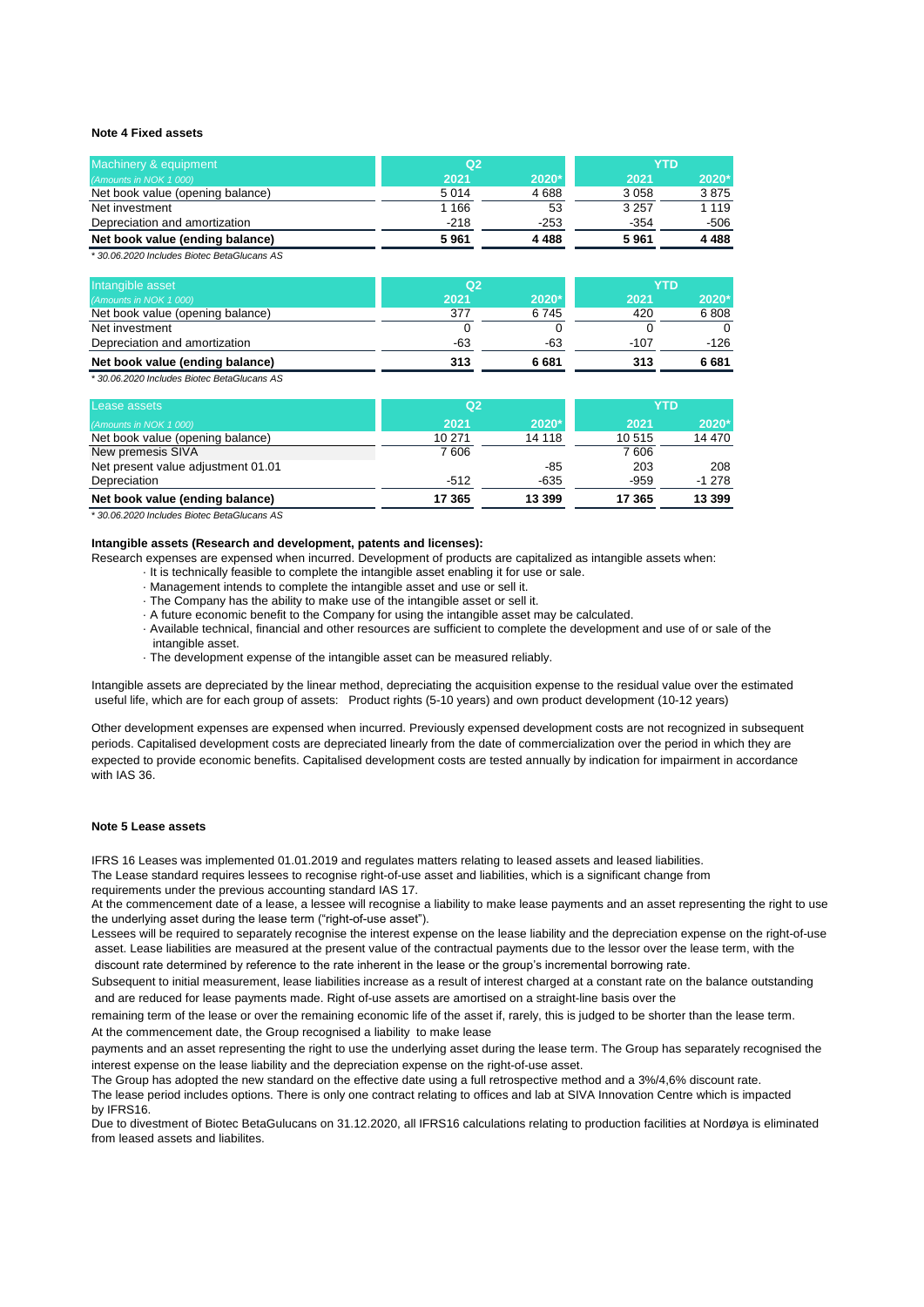*(Amounts in NOK 1 000)*

| <b>Financial position</b>  | 30.06.2021 | 30.06.2020* | 31.12.2020 |
|----------------------------|------------|-------------|------------|
| Lease assets               | 17 365     | 13 399      | 10515      |
| <b>Fixed assets</b>        | 6 2 7 4    | 11 169      | 3478       |
| Other non-current assets   | 26 541     | 78          | 33 148     |
| <b>Sum Fixed assets</b>    | 50 181     | 24 646      | 47 141     |
| Lease liabilites           | 17 631     | 13793       | 9595       |
| <b>Current liabilities</b> | 13 456     | 10 560      | 15 987     |
| <b>Sum Liabilities</b>     | 31 086     | 24 352      | 25 5 8 2   |
| $\sim$<br>- - -<br>$-1$    |            |             |            |

*\* 30.06.2020 Includes Biotec BetaGlucans AS*

1. Right of use is calculated from inception of contract

- 2. Net present value of liability maturing more than 12 months
- 3. Next years instalment is part of current liabilities

| <b>consolidated Profit &amp; Loss statement</b> | 30.06.2021 | 30.06.2020 | 31.12.2020 |
|-------------------------------------------------|------------|------------|------------|
| Lease of IT equipment                           | 65         |            | 48         |
| Overhead expenses related to premises           | 237        | 254        | 921        |
| Total leased assets included in other expenses  | 302        | 260        | 969        |

#### **Short-term leases**

The Group also lease computers and IT equipment with contract terms from 1 to 3 years. The Group has decided not to recognize leases where the underlying asset has a low value, and thus does not recognize lease obligations and lease assets for any of these assetes. Instead, payments for leases are expensed when they occur.

Overhead expenses related to premises in the SIVA Innovation Centre contract are expensed when they occur.

#### **Note 6 Related party disclosures**

| Shares owned or controlled by directors and senior management per 30. June 2021: |  |
|----------------------------------------------------------------------------------|--|
|                                                                                  |  |

|                                          | No of   |                      |
|------------------------------------------|---------|----------------------|
| Name, position                           | shares  | <b>No of options</b> |
| Marie Roskrow, Chairman                  | 0       | 200 000              |
| Volker Wedershoven, Director             | 60 000  | 100 000              |
| Jane Theaker, Director                   |         | 0                    |
| Marit Sjo Lorentzen, Director (employee) | 20 331  | 15 000               |
| Jethro Holter, CEO                       | 564     | 200 000              |
| Børge Sørvoll, CFO                       | 25 4 29 | 200 000              |
| Olav Lanes, VP R&D and applications      | 2 0 0 0 | 0                    |
|                                          |         |                      |

*\*See note 3 for further details*

#### **Note 7 Shareholders**

| The 20 largest shareholders as of 30. June 2021 | <b>Shares</b> | <b>Ownership</b> |
|-------------------------------------------------|---------------|------------------|
| Skandinaviska Enskilda Banken AB                | 4 205 4 20    | 8,38 %           |
| Nordnet Bank AB                                 | 3 428 800     | 6,83 %           |
| Avanza Bank AB                                  | 2 375 762     | 4,74 %           |
| Skandinaviska Enskilda Banken AB                | 2 3 2 3 6 1 4 | 4,63 %           |
| Pro AS                                          | 2 005 216     | 4,00 %           |
| <b>Tellef Ormestad</b>                          | 1 334 623     | 2,66 %           |
| Clearstream Banking S.A.                        | 1 271 747     | 2,53 %           |
| State Street Bank and Trust Comp                | 1 028 860     | 2,05%            |
| <b>Belvedere AS</b>                             | 1 015 684     | 2,02%            |
| State Street Bank and Trust Comp                | 940 016       | 1,87 %           |
| Danske Bank A/S                                 | 862 924       | 1,72 %           |
| Vinterstua AS                                   | 820 816       | 1,64 %           |
| Nordea Bank ABP                                 | 660792        | 1,32%            |
| Aos Holding AS                                  | 612 239       | 1,22%            |
| Tøj Holding AS                                  | 612 239       | 1,22%            |
| Npw Invest AS                                   | 612 239       | 1,22%            |
| Middelboe AS                                    | 608 522       | 1,21%            |
| Danske Bank AS                                  | 600 000       | 1,20 %           |
| Dragesund Invest AS                             | 597 891       | 1,19 %           |
| J.P: Morgan Bank                                | 558 952       | 1.11 %           |
| 20 largest shareholders aggregated              | 26 476 356    | 52,77 %          |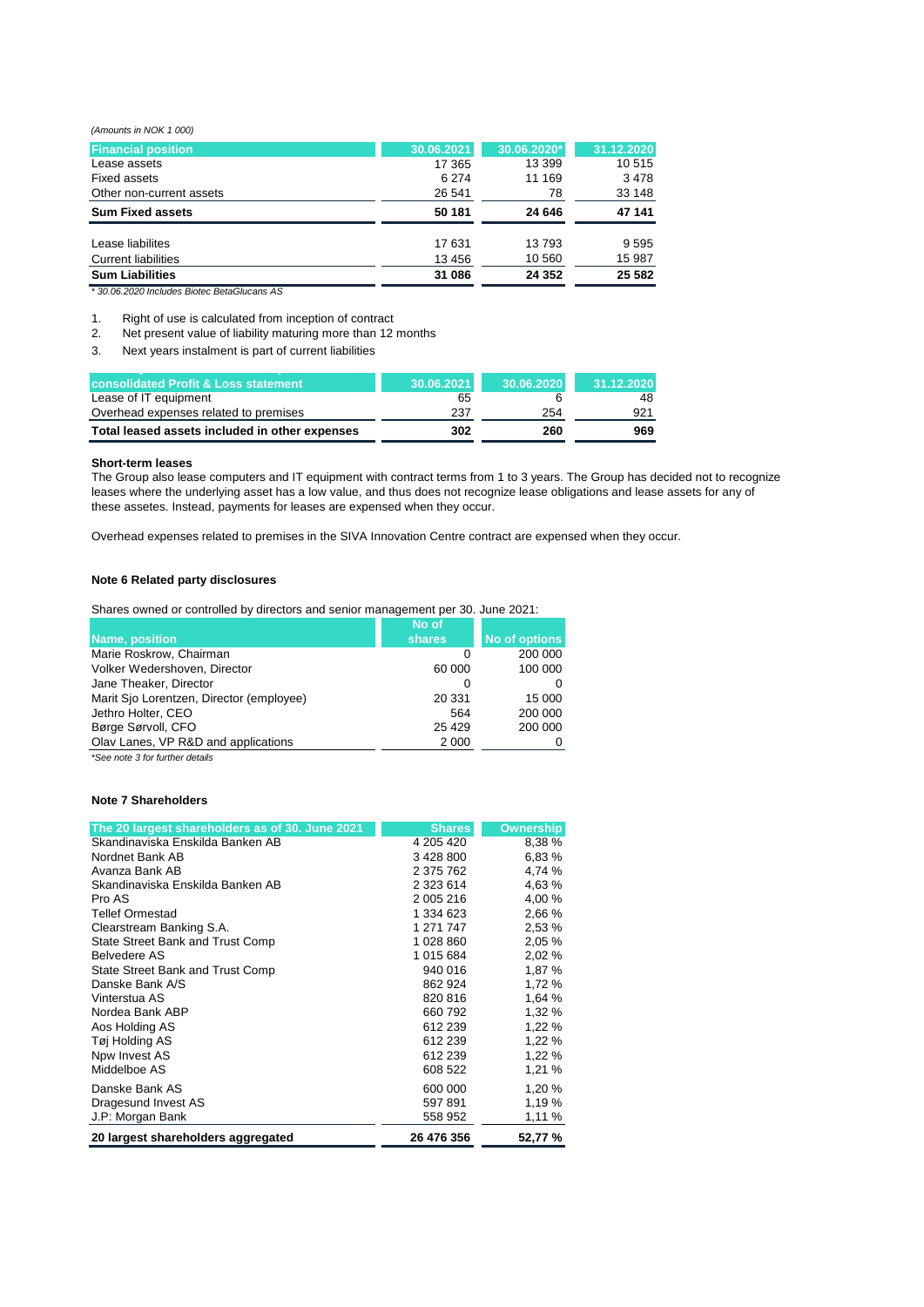#### **Note 8 Interim results**

| (Amounts in NOK 1 000)          | Q2-2021 | Q1-2021 | Q4-2020 | Q3-2020 | Q2-2020 |
|---------------------------------|---------|---------|---------|---------|---------|
| Sales revenues                  | 21 4 19 | 40 447  | 22 054  | 19 546  | 33 373  |
| Sales growth % (year-over-year) | $-36%$  | 21%     | 19 %    | 63 %    | 271 %   |
| Gross profit %                  | 99 %    | 99 %    | 97%     | 100 %   | 99%     |
| <b>EPS</b>                      | 0.40    | 0.40    | 0,76    | 0.13    | 0,45    |
| EPS fully diluted               | 0,39    | 0.39    | 0.75    | 0,12    | 0.45    |
| <b>EBITDA</b>                   | 5982    | 25 806  | 6837    | 22 536  | 7072    |
| Equity                          | 220 115 | 215 898 | 197 325 | 95 629  | 86 324  |
| Total equity and liabilities    | 251 201 | 237 473 | 221 747 | 119719  | 112 681 |
| Equitiy (%)                     | 88 %    | 91%     | 89%     | 80%     | 77 %    |

*Noe. All 2020 figures are adjusted for discontinued operations*

#### **Note 9 Alternative Performance Measures**

Information provided is based on Guidelines on Alternative Performance Measures (APMs) for listed issuers by The European Securities and Markets Authority - ESMA

ArcticZymes Technologies ASA reports EBITDA as performance measure that is not defined under IFRS but which represents an measure used by the Board as well as by management in assessing performance as well as for reporting both internally and to shareholders. ArcticZymes Technologies ASA belives that to use EBITDA will give the readers a more meaningful understanding of the underlying financial and operating performance of the company when viewed in conjunction with our IFRS financial information.

#### **EBITDA & EBIT**

We regard EBITDA as the best approximation to pre-tax operating cash flow and reflects cash generation before working capital changes. EBITDA is widely used by investors when evaluating and comparing businesses, and provides an analysis of the operating results excluding depreciation and amortisation. The non-cash elements depreciation and amortization may vary significantly between companies depending on the value and type of assets.

The definition of EBITDA is "Earnings Before Interest, Tax, Depreciation and Amortization" and EBIT is "Earnings Before Interest and Taxes". The reconciliation to the IFRS accounts is as follows:

|                                        | Q <sub>2</sub> |          | <b>YTD</b> |          |  |
|----------------------------------------|----------------|----------|------------|----------|--|
| (Amounts in NOK 1 000 - exept EPS)     | 2021           | 2020*    | 2021       | 2020*    |  |
| Sales                                  | 21 419         | 33 373   | 61866      | 51 848   |  |
| Cost of goods                          | 162            | $-410$   | $-378$     | $-371$   |  |
| <b>Gross profit</b>                    | 21 581         | 32 963   | 61 488     | 51 478   |  |
| Other revenues                         | 998            | 486      | 1552       | 1616     |  |
| Sum other revenues                     | 998            | 486      | 1 5 5 2    | 1616     |  |
| Personnel expenses                     | $-12521$       | $-6772$  | $-22565$   | $-14914$ |  |
| Other operating expenses               | $-4076$        | $-4141$  | $-8688$    | $-6659$  |  |
| Depreciation and amortization expenses | $-792$         | $-658$   | $-1417$    | $-1321$  |  |
| Sum expenses                           | $-17389$       | $-11571$ | $-32670$   | $-22894$ |  |
| Operating profit/loss (-)              | 5 1 9 0        | 21 878   | 30 370     | 30 200   |  |

*\* 30.06.2020 does not include discontinued operations.*

#### **Note 10 Accounts receivable and other receivables**

| (Amounts in NOK 1 000)                          | 30.06.2021 | 30.06.2020* | 31.12.2020 |
|-------------------------------------------------|------------|-------------|------------|
| Accounts receivable                             | 12 310     | 21 851      | 10 575     |
| Research grants                                 | 2968       | 627         | 1 505      |
| Tax grants                                      | 1 0 3 9    | 2 5 3 9     | 1 1 3 8    |
| <b>VAT</b>                                      | 787        | 177         | 791        |
| Other receivables                               | 1 2 7 8    | 1465        | 16 696     |
| Total accounts receivable and other receivables | 18 382     | 26 660      | 30705      |

*\* 30.06.2020 Includes Biotec BetaGlucans AS*

| <b>Davs of maturity</b>         | Not due | $0 - 30$ | $31 - 60$ | 61-90 | <b>Over 90-</b> |
|---------------------------------|---------|----------|-----------|-------|-----------------|
| Outstanding 30.06.2021          | 10 806  | 512      | 643       | 79    | 270             |
| Historical loss - %             | $0\%$   | 0 %      | $0\%$     | $0\%$ | $0\%$           |
| Future estimation of losses - % | $0\%$   | 0 %      | $0\%$     | $0\%$ | $0\%$           |
| Expected loss                   |         |          |           |       |                 |
| <b>Provision for losses</b>     |         |          |           |       |                 |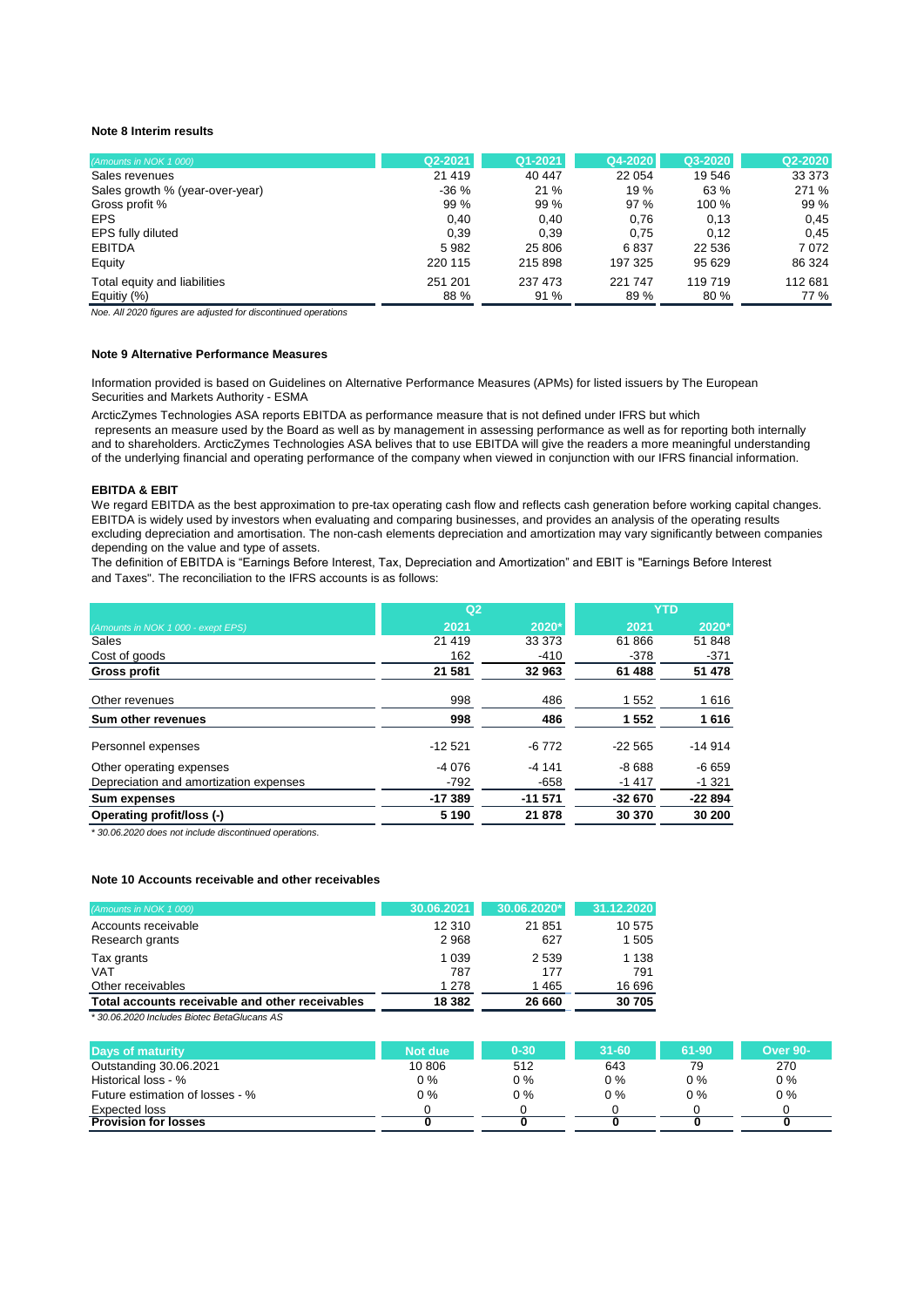| <b>Days of maturity</b>         | Not due | $0 - 30$ | $31 - 60$ | $61 - 90$ | <b>Over 90-</b> |
|---------------------------------|---------|----------|-----------|-----------|-----------------|
| Outstanding 30.06.2020          | 17975   | 660      | 1650      | 299       | 267             |
| Historical loss - %             | 0 %     | 0 %      | $0\%$     | $0\%$     | $0\%$           |
| Future estimation of losses - % | 0 %     | $0\%$    | $0\%$     | $0\%$     | $0\%$           |
| Expected loss - %               | 0 %     | 0 %      | $0\%$     | 0 %       | $0\%$           |
| <b>Provision for losses</b>     |         |          |           |           |                 |

ArcticZymes's main customers are large corporations and Universities. Historic losses on receivables are close to zero. Due to payment system in the US and interaction with Norway, all payments from the US will be recorded later than actual payment.

#### **Note 11 Accounts payable and other current liabilities**

| 30.06.2021 | 30.06.2020* | 31.12.2020 |
|------------|-------------|------------|
| 2 2 1 1    | 4 7 4 2     | 3456       |
|            |             | 1 1 5 9    |
| 1 2 8 9    | 1 0 9 0     | 1 301      |
| 1 2 9 8    | 1 1 4 5     | 2015       |
| 6577       | 1 7 2 4     | 4 3 3 5    |
| 2 0 8 0    | 3 3 3 2     | 3721       |
| 13 456     | 12 033      | 15 987     |
|            |             |            |

*\*30.06.2020 Includes Biotec BetaGlucans AS*

#### **Note 12 Impacts of COVID-19**

The Group's sales are impacted by COVID-19 effects. Since COVID-19 will continue in the forseeable future, effects will be presented as underlying business in presentations. Figures for COVID-19 effects are internal estimates based on historic purchasing patterns and communications with customers.

| (Amounts in NOK 1 000)           |     | วกวก   |             | 20201  |
|----------------------------------|-----|--------|-------------|--------|
| Estimated COVID-19 related sales | 500 | 10 992 | ົາ 4<br>000 | 14 788 |

Other operating expenses related to the COVID-19 pandemic is only marginal and not reported as a seperate item

#### **Note 13 Taxes**

The tax expense is comprised of current and deferred tax. Tax is recognised, except when it relates to items recognised in other comprehensive income or directly in equity. In this case, the tax is also recognised in other comprehensive income. The tax expense is measured in accordance with the tax laws and regulations that are enacted at the balance sheet date. Deferred tax is measured as temporary differences between tax values and consolidated accounting values of assets and liabilities, using the liability method. If deferred tax arises from initial recognition of an asset or assets in a transaction that is not a business combination and that at the time of the transaction affects neither accounting nor taxable profit, it is not recognised. Deferred tax is determined using tax rates and laws that have been enacted or substantially enacted at the balance sheet date and are expected to apply when the deferred tax asset is realised, ,or the deferred tax liability is settled.

| (Amounts in NOK 1 000)                     | 30.06.2021 | 31.12.2020 | Change  |
|--------------------------------------------|------------|------------|---------|
| Non current assets                         | 1 743      | 473        | $-1270$ |
| Unrealized gain/losses                     | 628        | -777       | $-1405$ |
| Other temporary differences                | 423        | $-217$     | $-640$  |
| Gains and loss account                     | 8487       | 10 609     | 2 1 2 2 |
| Pensions                                   |            | 5          | 4       |
| <b>Total temporary differences</b>         | 11 283     | 10 093     | $-1189$ |
| Tax assessment loss carried forward        | $-131.918$ | $-160744$  | 28 825  |
| <b>Calculation base deferred tax asset</b> | $-120635$  | $-150649$  | 30 014  |
| Deferred tax asset, 22%                    | $-26540$   | $-33143$   | 6603    |
| Changes in temporary differences           | 6 603      | 0          |         |
| Tax expense                                | 6603       |            |         |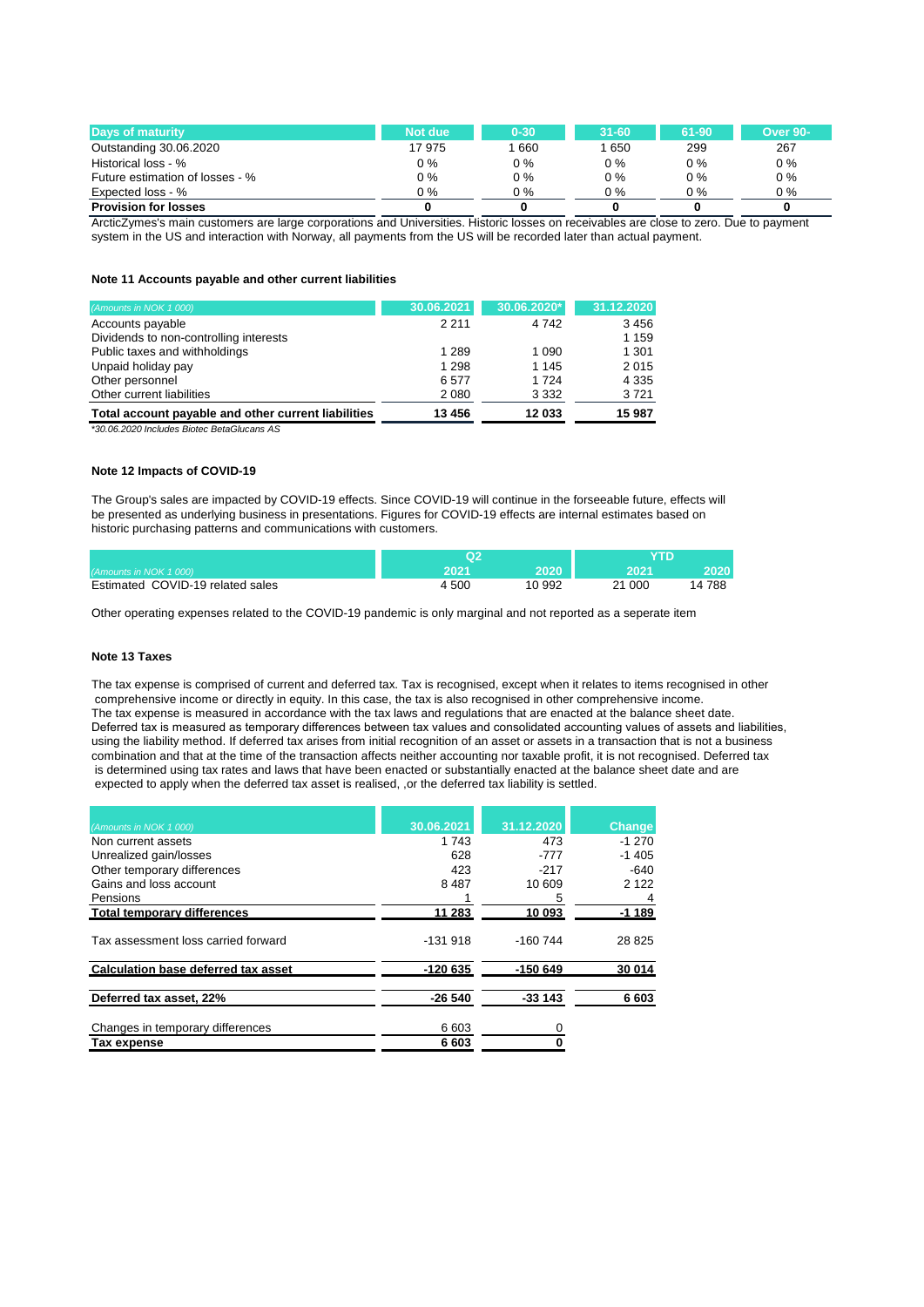#### **Note 14 Discontinued operations**

Figures adjusted for discontinued operations in first 6 months of 2020

|                                       |                   |                               |                    | Group    | Reclas. to        |              |
|---------------------------------------|-------------------|-------------------------------|--------------------|----------|-------------------|--------------|
|                                       |                   | <b>Continued Discontinued</b> |                    | before   | disc.             |              |
|                                       | <b>operations</b> | operation                     |                    | reclass. | <b>Operations</b> | <b>Group</b> |
| (Amounts in NOK 1 000)                | 30.06.20          | 30.06.20                      | <b>Elimination</b> | 30.06.20 | 30.06.20          | 30.06.20     |
| Sales                                 | 51 848            | 26 745                        |                    | 78 593   | -26 745           | 51 848       |
| Other revenues                        | 1616              | 213                           |                    | 1829     | $-213$            | 1616         |
| <b>Sum revenues</b>                   | 53 464            | 26 958                        | 0                  | 80 422   | $-26958$          | 53 4 64      |
|                                       |                   |                               |                    |          |                   |              |
| Cost of goods                         | $-371$            | $-12044$                      |                    | $-12414$ | 12 044            | $-371$       |
| Personnel expenses                    | $-14149$          | $-3300$                       | 765                | $-17449$ | 2 5 3 5           | $-14914$     |
| Other operating expenses              | -6 425            | $-3157$                       | 235                | -9 582   | 2922              | $-6659$      |
| Sum expenses                          | $-20944$          | $-18500$                      | 1 000              | -39 445  | 17 501            | $-21944$     |
| <b>EBITDA</b>                         | 32 5 20           | 8 4 5 8                       | $-1000$            | 40 977   | -9 457            | 31 520       |
| Depreciation and amortization         | $-1203$           | $-707$                        | 117                | $-1911$  | 590               | $-1.321$     |
| <b>Operating profit</b>               | 31 316            | 7750                          | $-1117$            | 39 067   | $-8867$           | 30 200       |
| Financial income, net                 | 378               | -13                           | 82                 | 365      | $-69$             | 296          |
| Profit/loss (-) before interest & tax | 31 694            | 7737                          | $-1199$            | 39 432   | -8 936            | 30 496       |
| Taxes                                 | $\Omega$          | $\Omega$                      | O                  | 0        | 0                 | $\Omega$     |
| Net profit                            | 31 694            | 7737                          | $-1199$            | 39 432   | -8 936            | 30 496       |

Figures adjusted for discontinued operations in Q2 2020

|                                       |                  |                         |        |                         | <b>Reclas. to</b> |          |
|---------------------------------------|------------------|-------------------------|--------|-------------------------|-------------------|----------|
|                                       | <b>Continued</b> |                         |        | <b>Group</b>            | disc.             |          |
|                                       |                  | operations Discontinued |        | <b>before</b>           | <b>Operations</b> |          |
| (Amounts in NOK 1 000)                |                  | Q2 operation Q2         |        | Elimination reclass. Q2 | Q2                | Group Q2 |
| Sales                                 | 33 373           | 10 947                  |        | 44 320                  | $-10947$          | 33 373   |
| Other revenues                        | 486              | 66                      |        | 552                     | -66               | 486      |
| <b>Sum revenues</b>                   | 33 859           | 11 012                  | 0      | 44 872                  | $-11012$          | 33 859   |
|                                       |                  |                         |        |                         |                   |          |
| Cost of goods                         | $-410$           | $-3899$                 |        | $-4310$                 | 3899              | $-410$   |
| Personnel expenses                    | $-6389$          | $-1156$                 | 382    | $-7546$                 | 774               | -6 772   |
| Other operating expenses              | $-4017$          | $-1782$                 | 117    | -5 799                  | 1665              | $-4133$  |
| Sum expenses                          | $-10817$         | $-6838$                 | 500    | -17 654                 | 6 3 3 8           | $-11316$ |
| <b>EBITDA</b>                         | 23 043           | 4 175                   | -500   | 27 218                  | -4 674            | 22 543   |
| Depreciation and amortization         | $-605$           | $-346$                  | 64     | $-951$                  | 282               | -669     |
| <b>Operating profit</b>               | 22 438           | 3828                    | $-564$ | 26 26 6                 | $-4.392$          | 21 874   |
| Financial income, net                 | -538             | $-39$                   | 37     | $-578$                  | 2                 | $-576$   |
| Profit/loss (-) before interest & tax | 21 904           | 3789                    | $-601$ | 25 693                  | $-4.393$          | 21 300   |
| Taxes                                 | $\Omega$         | 0                       | 0      | $\Omega$                | $\Omega$          | 0        |
| Net profit                            | 21 904           | 3789                    | $-601$ | 25 693                  | -4 393            | 21 300   |

#### **Note 15 Events after balance sheet date, 30. June 2021**

There are no events of significance to the financial statements for the period from the financial statement date to the date of approval; 18.08.2021

#### **STATMENT BY THE BOARD OF DIRECTORS AND CEO**

We confirm, to the best of our knowledge, that the financial statement for the period 1. January to the 30. June 2021 have been prepared in accordance with current accounting standards and that the information in the accounts gives a true and fair view of the Company and the Group's assets, liabilities, financial position and results of operation.

We also confirm, to the best of our knowledge, that the quarterly report includes a true and fair overview of the Company's and the Group's development, results and position, together with a description of the most important risks and uncertainty factors the Company and the Group are facing.

Tromsø, 18.08.2021 The Board of Directors of ArcticZymes Technologies ASA

Marie Ann Roskrow Volker Wedershoven Marit Sjo Lorentzen Jane Theaker<br>Chairman Director Director Director Director Director Director- employee

Jethro Holter CEO